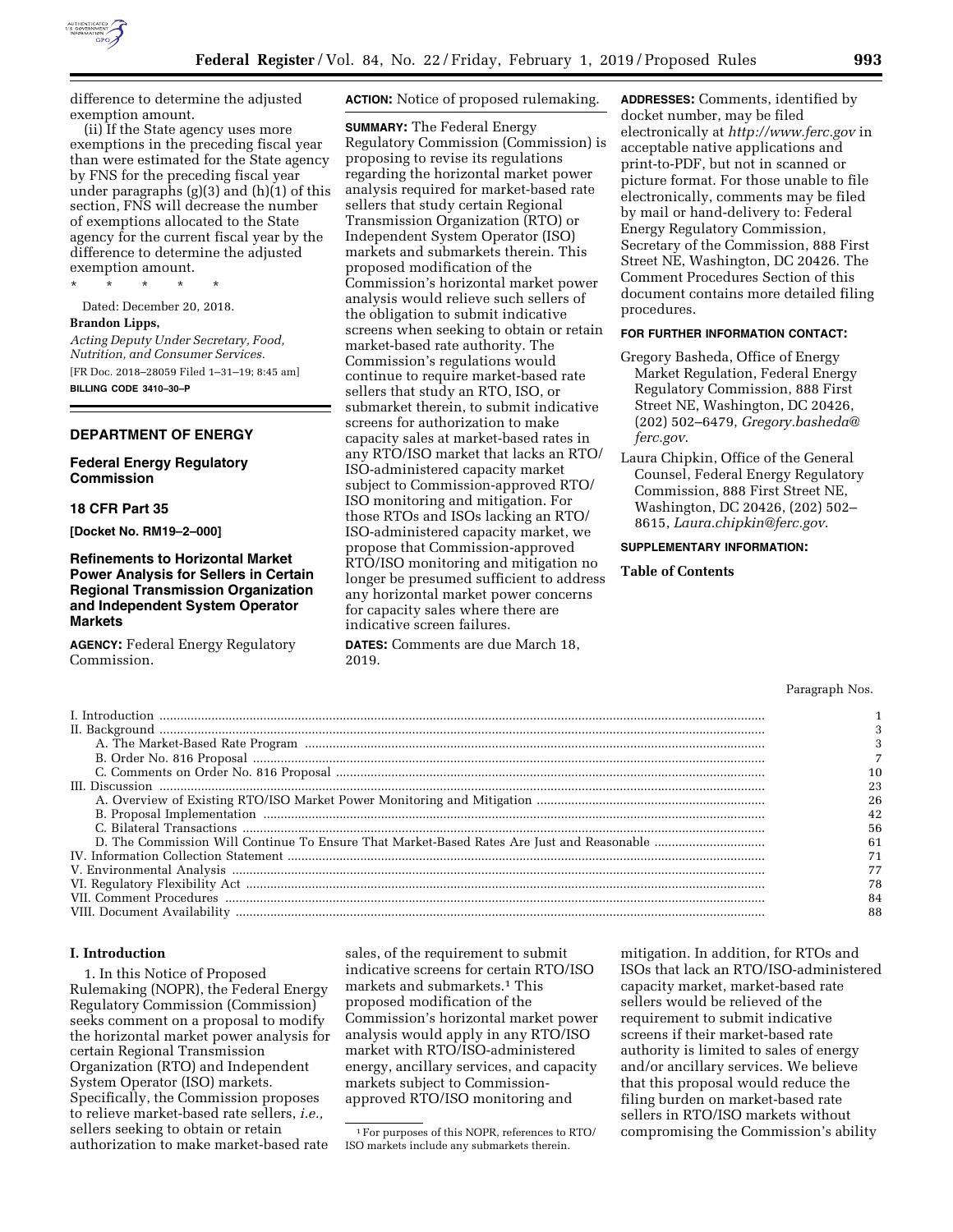to prevent the potential exercise of market power in RTO/ISO markets.

2. The Commission's regulations would continue to require RTO/ISO sellers<sup>2</sup> to submit indicative screens for authorization to make capacity sales in any RTO/ISO markets that lack an RTO/ ISO-administered capacity market subject to Commission-approved RTO/ ISO monitoring and mitigation. We also propose to eliminate the rebuttable presumption that Commission-approved RTO/ISO market monitoring and mitigation is sufficient to address any horizontal market power concerns regarding sales of capacity in RTOs/ ISOs that do not have an RTO/ISOadministered capacity market.

### **II. Background**

#### *A. The Market-Based Rate Program*

3. In Order No. 697,3 the Commission codified two indicative screens for assessing horizontal market power for market-based rate sellers: The pivotal supplier screen and the wholesale market share screen (with a 20 percent threshold), each of which serves as a cross check on the other to determine whether sellers may have market power and should be further examined.4 The Commission stated that passage of both indicative screens establishes a rebuttable presumption that the seller does not possess horizontal market power. Sellers that fail either indicative screen are rebuttably presumed to have market power and have the opportunity to present evidence through a delivered price test (DPT) analysis or other evidence demonstrating that, despite a screen failure, they do not have market power.5 The Commission uses a ''snapshot in time'' approach based on historical data for both the indicative screens and the DPT analysis.<sup>6</sup>

4. With respect to the horizontal market power analysis, in traditional markets (outside RTO/ISO markets) the default relevant geographic market for

4Order No. 697, FERC Stats. & Regs. ¶ 31,252 at P 62.

5 *Id.* P 13; 18 CFR 35.37(c)(3) (2018).

6Order No. 697, FERC Stats. & Regs. ¶ 31,252 at P 17.

purposes of the indicative screens is first, the balancing authority area(s) where the seller is physically located, and second, the markets directly interconnected to the seller's balancing authority area (first-tier balancing authority areas).7 Generally, sellers that are located in and are members of an RTO/ISO may consider the geographic region under the control of the RTO/ISO as the default relevant geographic market for purposes of the indicative screens.<sup>8</sup>

5. In Order No. 697, the Commission created two categories of market-based rate sellers.9 Category 1 sellers are wholesale power marketers and wholesale power producers that own, control, or are affiliated with 500 megawatts (MW) or less of generation in aggregate per region; that do not own, operate, or control transmission facilities other than limited equipment necessary to connect individual generation facilities to the transmission grid (or have been granted waiver of the requirements of Order No. 888 10); that are not affiliated with anyone that owns, operates, or controls transmission facilities in the same region as the seller's generation assets; that are not affiliated with a franchised public utility in the same region as the seller's generation assets; and that do not raise other vertical market power issues.11 Category 1 sellers are not required to file regularly scheduled updated market power analyses. Market-based rate sellers that do not fall into Category 1 are designated as Category 2 sellers and are required to file updated market power analyses every three years.12 However, the Commission may require

9 *Id.* P 848.

10*Promoting Wholesale Competition Through Open Access Non-Discriminatory Transmission Services by Public Utilities; Recovery of Stranded Costs by Public Utilities and Transmitting Utilities,*  Order No. 888, FERC Stats. & Regs. ¶ 31,036 (1996), *order on reh'g,* Order No. 888–A, FERC Stats. & Regs. ¶ 31,048, *order on reh'g,* Order No. 888–B, 81 FERC ¶ 61,248 (1997), *order on reh'g,* Order No. 888–C, 82 FERC ¶ 61,046 (1998), *aff'd in relevant part sub nom. Transmission Access Policy Study Group* v. *FERC,* 225 F.3d 667 (DC Cir. 2000), *aff'd sub nom. New York* v. *FERC,* 535 U.S. 1 (2002).

11Order No. 697, FERC Stats. & Regs. ¶ 31,252 at P 849 n.1000; 18 CFR 35.36(a) (2018).

12Order No. 697, FERC Stats. & Regs. ¶ 31,252 at P 850.

an updated market power analysis from any market-based rate seller at any time, including those sellers that fall within Category 1.13

6. Section 35.37 of the Commission's regulations requires market-based rate sellers to submit market power analyses: (1) When seeking market-based rate authority; (2) every three years for Category 2 sellers; and (3) at any other time the Commission requests a seller to submit an analysis. A market power analysis must address a market-based rate seller's potential to exercise horizontal and vertical market power. If a market-based rate seller studying an RTO/ISO market as a relevant geographic market fails the indicative screens for the RTO/ISO market, it can seek to obtain or retain market-based rate authority by relying on Commission-approved RTO/ISO monitoring and mitigation.14

# *B. Order No. 816* 15 *Proposal*

7. On July 19, 2014, the Commission proposed certain changes and clarifications in order to streamline and improve the market-based rate program's processes and procedures.16 The Commission found that the burdens associated with certain requirements may outweigh the benefits in certain circumstances. For those reasons, the Commission proposed changes to the market-based rate program that the Commission believed would reduce burden, while continuing to ensure that the standards for market-based rate sales result in sales that are just and reasonable.

8. The Commission noted that since the issuance of Order No. 697, it has been the Commission's practice to grant sellers market-based rate authority or allow them to retain market-based rate authority where they have failed indicative screens in an RTO/ISO market but have relied on Commissionapproved monitoring and mitigation to mitigate any market power that the

15*Refinements to Policies and Procedures for Market-Based Rates for Wholesale Sales of Electric Energy, Capacity and Ancillary Services by Public Utilities,* Order No. 816, FERC Stats. & Regs. ¶ 31,374 (cross-referenced at 153 FERC ¶ 61,065) (2015), *order on reh'g* Order No. 816–A, FERC Stats. & Regs. ¶ 31,282 (2016).

16*Refinements to Policies and Procedures for Market-Based Rates for Wholesale Sales of Electric Energy, Capacity and Ancillary Services by Public Utilities,* Order No. 816, FERC Stats. & Regs. ¶ 32,702 at P 10 (2014) (Order No. 816 NOPR).

<sup>2</sup>RTO/ISO sellers are market-based rate sellers that have an RTO/ISO market as a relevant geographic market.

<sup>3</sup> *Market-Based Rates for Wholesale Sales of Electric Energy, Capacity and Ancillary Services by Public Utilities,* Order No. 697, FERC Stats. & Regs. ¶ 31,252, clarified, 121 FERC ¶ 61,260 (2007) (Clarifying Order), *order on reh'g,* Order No. 697– A, FERC Stats. & Regs. ¶ 31,268, *clarified,* 124 FERC ¶ 61,055, *order on reh'g,* Order No. 697–B, FERC Stats. & Regs. ¶ 31,285 (2008), *order on reh'g,* Order No. 697–C, FERC Stats. & Regs. ¶ 31,291 (2009), *order on reh'g,* Order No. 697–D, FERC Stats. & Regs. ¶ 31,305 (2010), *aff'd sub nom. Mont. Consumer Counsel* v. *FERC,* 659 F.3d 910 (9th Cir. 2011), *cert. denied,* 133 S. Ct. 26 (2012).

<sup>7</sup>The Commission also noted that ''[w]here a generator is interconnecting to a non-affiliate owned or controlled transmission system, there is only one relevant market (*i.e.,* the balancing authority area in which the generator is located).'' *Id.* P 232 n.217.

<sup>8</sup>Where the Commission has made a specific finding that there is a submarket within an RTO/ ISO, that submarket becomes a default relevant geographic market for market-based rate sellers located within the submarket for purposes of the horizontal market power analysis. *See id.* PP 15, 231.

<sup>13</sup> *Id.* P 853. 14 In Order No. 697–A, FERC Stats. & Regs. ¶ 31,268 at P 111, the Commission stated that ''to the extent a seller seeking to obtain or retain market-based rate authority is relying on existing Commission-approved [RTO] market monitoring and mitigation, we adopt a rebuttable presumption that the existing mitigation is sufficient to address any market power concerns.''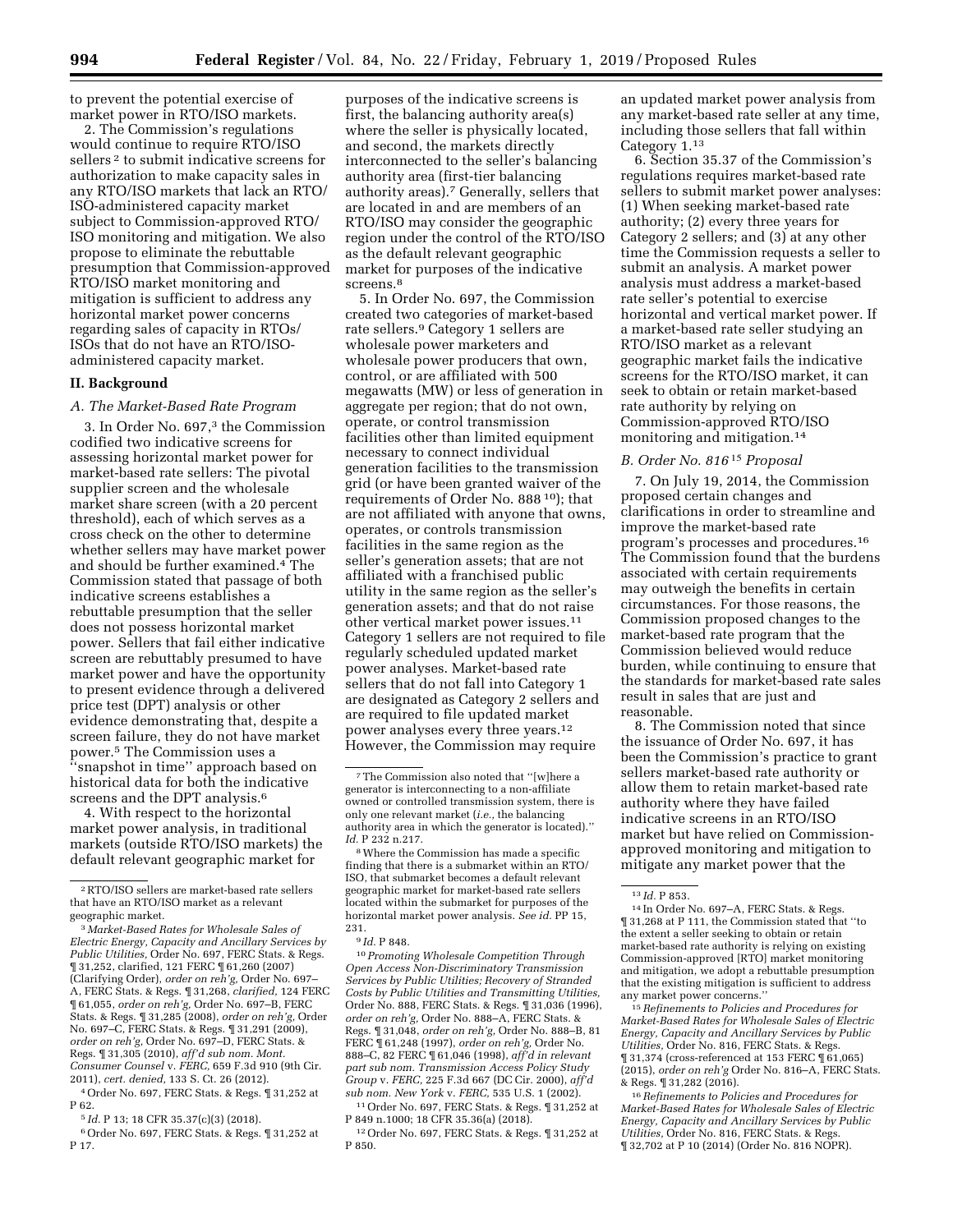sellers may have.17 The Commission found that the existence of market monitoring and mitigation in an organized market generally results in transparent prices, which discipline forward 18 and bilateral markets by revealing a benchmark price and keeping offers competitive.19 While the burdens of preparing the indicative screens are not necessarily greater for RTO/ISO sellers than for market-based rate sellers in other markets, in the Order No. 816 NOPR, the Commission noted that the submission of indicative screens yields little practical benefit because it has been the Commission's practice to allow RTO/ISO sellers that fail the indicative screens to rely on RTO/ISO monitoring and mitigation to mitigate any market power that the sellers may have. Thus, for marketbased rate sellers in RTO/ISO markets, the Commission stated that ''the burden of submitting indicative screens may not be 'outweighed by the additional information gleaned with respect to a specific seller's market power.'" 20

9. Specifically, as relevant for the purposes of the instant NOPR, the Commission proposed in the Order No. 816 NOPR to allow market-based rate sellers in RTO/ISO markets to address horizontal market power issues in a streamlined manner that would not involve the submission of indicative screens if the seller relies on Commission-approved monitoring and mitigation to prevent the exercise of market power.<sup>21</sup> Under that proposal, RTO/ISO sellers would state that they are relying on such monitoring and mitigation to address the potential for market power issues that they might have, provide an asset appendix, and describe their generation and transmission assets. The Commission would retain its ability to require a market power analysis, including indicative screens, from any marketbased rate seller at any time.22

<sup>18</sup> Forward markets are distinct from RTO/ISO-<br>administered capacity markets, as discussed below. <sup>19</sup> Order No. 816 NOPR, FERC Stats. & Regs.  $\P$  32,702 at P 35.

<sup>20</sup> Id. P 34 (quoting Order No. 697–A, FERC Stats. & Regs. ¶ 31,268 at P 110). 21*See id.* PP 35–36. 22 *Id.* P 36.

- 
- 

### *C. Comments on Order No. 816 Proposal*

10. The Commission received numerous comments on its proposal to eliminate the need for RTO/ISO sellers to submit indicative screens as part of their market power analyses. As discussed below, some commenters supported the Commission's proposal; 23 other commenters requested that the Commission clarify aspects of its proposal,24 or extend the proposal to additional circumstances.25 However, some commenters opposed the Commission's proposal, raising issues regarding the Commission's legal authority to eliminate the requirement to submit indicative screens 26 or the effectiveness of RTO/ISO monitoring and mitigation.27

11. Numerous commenters supported the Commission's proposal. AEP urged the Commission to adopt the proposal, stating that ''[t]he nature of the current RTOs, with large markets, transparent pricing and vigorous, independent monitoring and mitigation measures, provides sellers with incentives to offer competitive prices'' and noted that ''[c]ustomers will not be harmed if the current reporting requirements are narrowed as proposed.'' 28 EPSA also agreed that the indicative screen requirement ''yields little practical benefit because, according to current market power screen rules, if a seller in an RTO/ISO market does fail the indicative screens, the Commission has allowed such sellers to rely on Commission-approved market monitoring and mitigation as a default."<sup>29</sup> The Commission's proposal was also supported by E.ON, SoCal Edison, Solomon/Arenchild, SunEdison, and NRG.30

12. Several other commenters supported the proposal and made

25*See, e.g.,* FirstEnergy at 6; AEP at 6; EEI at 7; Golden Spread Electric Cooperative, Inc. (Golden Spread) at 6; El Paso Electric Company (El Paso) at 5–6.

26American Antitrust Institute (AAI) at 2–7; American Public Power Association and National Rural Electric Cooperative Association (APPA/ NRECA) at 5–21; Transmission Access Policy Study Group (TAPS) at 1–2, 4–9.

27Potomac Economics at 3–4.

29EPSA at 3–4.

30See E.ON at 2–4, SoCal Edison at 16, Solomon/ Arenchild at 2, SunEdison at 1, and NRG at 8–10.

additional proposals. For example, Golden Spread supported the proposal but requested that the Commission ''afford RTO/ISO market participants or interested stakeholders that have concerns about market power the opportunity to come forward and present evidence that a specific market participant or market participants in a specific RTO/ISO generally have the ability to exercise generation market power.'' 31 FirstEnergy supported the proposal but also argued that a seller should no longer be required to file a change in status report based on increases in the amount of generating capacity that it owns or controls once it has made an affirmative statement that it is selling electricity in RTO markets with Commission-approved market monitoring and mitigation practices and the Commission has accepted that statement as sufficient to address horizontal market power concerns.32

13. In addition, EEI requested that the Commission ''provide the same relief from undertaking the horizontal market power screens *outside* RTOs, to utilities that have accepted FERC-approved market power mitigation measures that are intended to address market power concerns in specific balancing authority areas [. . .], markets, or regions.'' 33 Similarly, El Paso, while not suggesting that third-party market monitoring suffices to eliminate the indicative screen requirement, stated that, where a non-RTO market has third-party market monitoring of a size and scope comparable to that of an RTO (''*i.e.,* with hourly testing of horizontal market power over the price of energy, accompanied by FERC-approved automatic mitigation''), and when public utility sellers with such Commission-approved measures in place are not seeking to rebut the Commission's pre-existing presumption of market power or the associated Commission-approved measures, ''it may be appropriate for the utilities to provide, in their triennial submissions, only the asset appendices and descriptions that would be required for [s]ellers within RTOs, for the sake of comparability.'' 34

14. NextEra supported the proposal and asked the Commission to clarify

<sup>17</sup>*See* Order No. 816 NOPR, FERC Stats. & Regs. ¶ 32,702 at P 31. *See, e.g., NRG Power Marketing,*  LLC, 150 FERC ¶ 61,011 (2015) (failures in the CAISO and PJM markets); *Entergy Arkansas, Inc.,*  145 FERC ¶ 61,243 (2013) (failures in the MISO market); *PSEG Energy Resources & Trade LLC,* 125 FERC ¶ 61,073, at PP 31–32 (2008) (failures in the PJM-East submarket); *Dominion Energy Marketing, Inc.,* 125 FERC ¶ 61,070, at PP 26–27 (2008) (failures in the Connecticut submarket of ISO New England, Inc.); *Niagara Mohawk Power Corp.,* 123 FERC ¶ 61,175, at P 28 (2008) (failures in the New York City and Long Island submarkets of the New York Independent System Operator, Inc.).

<sup>23</sup>*See, e.g.,* American Electric Power Service Corporation (AEP) at 4–5; Electric Power Supply Association (EPSA) at 3–4; FirstEnergy Service Company (FirstEnergy) at 4–5; Subsidiaries of NRG Energy, Inc. (NRG Companies) at 8–9.

<sup>24</sup>*See, e.g.,* E.ON Climate & Renewables North America LLC (E.ON) at 2–4; Southern California Edison Company (SoCal Edison) at 16; Julie Solomon and Matthew Arenchild (Solomon/ Arenchild) at 2; Edison Electric Institute (EEI) at 6; Potomac Economics at 3–4; NextEra Energy, Inc. (NextEra) at 2–3.

<sup>28</sup>AEP at 5.

<sup>31</sup> Golden Spread at 6.

<sup>32</sup>First Energy at 6.

 $^{\rm 33}$   $ld.$  EEI also requested that the Commission ''clarify that change in status reporting is not required as to changes in any information that would have been used only in the market power indicative screens and analyses, to the extent those screens and analyses are no longer required for particular public utilities in particular [balancing authority areas], markets, or regions.'' *Id.* at 7. 34El Paso at 5–6.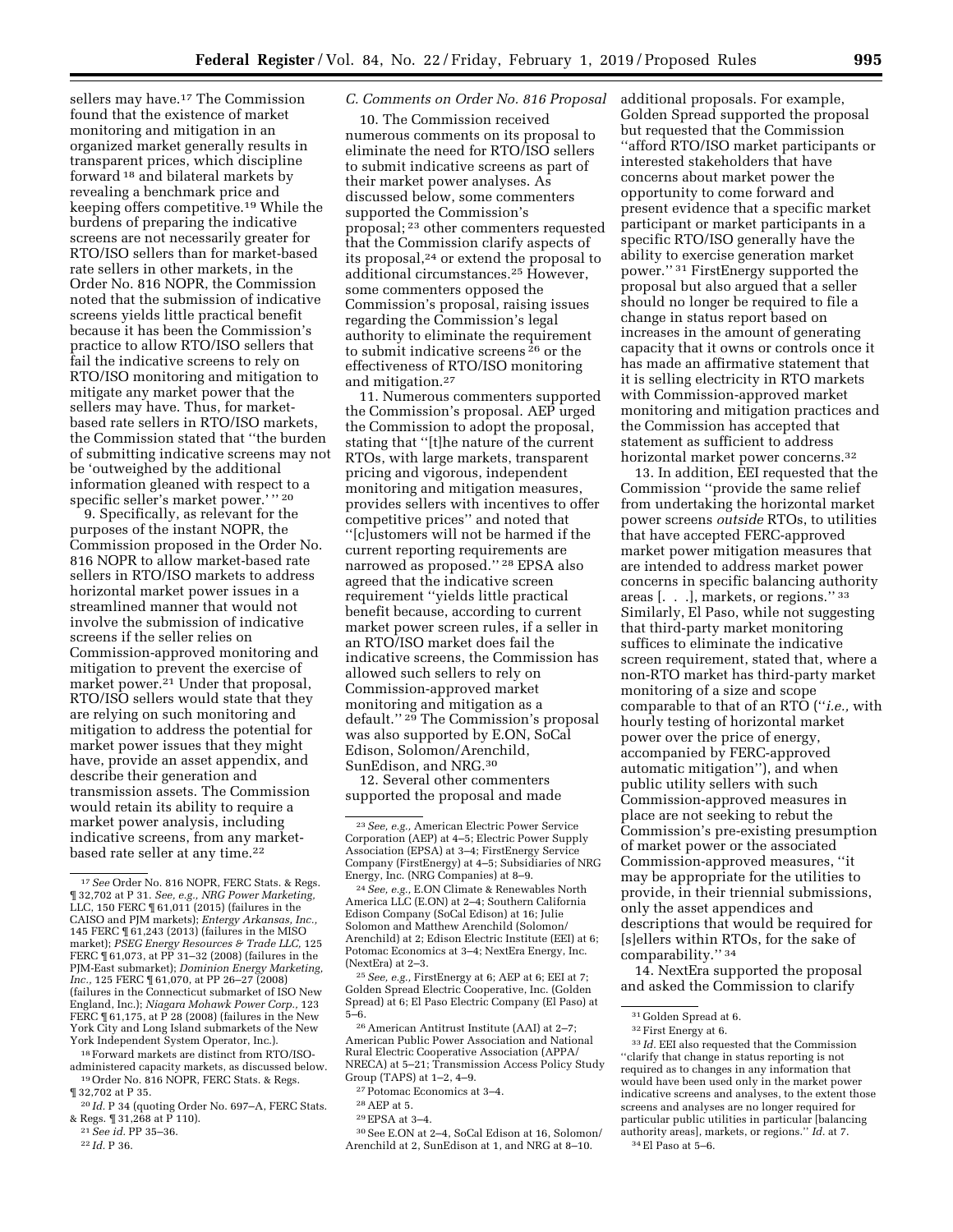that the Order No. 816 NOPR did not intend to eliminate the rebuttable presumption regarding Commissionapproved RTO monitoring and mitigation that was developed in Order No. 697–A.35 Potomac Economics agreed with the proposed reforms, but recommended that the Commission ''take steps to ensure that the market mitigation measures for each RTO are complete and effective.'' 36 SoCal Edison sought clarification that entities participating in the California Independent System Operator Corporation (CAISO) Energy Imbalance market must still perform screens for their ''home'' market and that such market has not been expanded to include CAISO.37

15. Several commenters opposed the proposal citing legal, economic, or implementation issues. APPA/NRECA contended that the proposal represented a fundamental departure from the market-based rate scheme that the courts have previously upheld 38 and objected on the following grounds: (1) The proposed rule provides no legal or factual analysis showing that RTO mitigation standing alone is legally sufficient to allow market-based pricing; 39 (2) the proposed rule would effectively deregulate public utilities' bilateral sales in RTO regions; 40 and (3)

36Potomac Economics at 3.

37SoCal Edison at 16.

38APPA/NRECA at 8–10 (citing *Mont. Consumer Counsel* v. *FERC,* 659 F.3d 910; *California ex rel. Lockyer* v. *FERC,* 383 F.3d 1006 (9th Cir. 2004) (*Lockyer*); *Blumenthal* v. *FERC,* 552 F.3d 875,882 (DC Cir. 2009) (*Blumenthal*)).

39APPA/NRECA at 10 (''The NOPR does not address the specific mitigation measures of the RTO tariffs where the Commission's proposal would be effective. The NOPR's general statement that RTO market monitoring and mitigation has been 'Commission-approved' does not constitute reasoned decision-making [. . .] [T]he Commission approved RTO mitigation [acts] as an addition to not a substitute for—the Order No. 697 requirement that sellers pass the indicative screens or otherwise demonstrate that they lack or have mitigated their market power. No appellate court precedent supports the lawfulness of market-based rates where the only check on seller market power is RTO mitigation and the Order No. 697 requirements are eliminated.'' *Id.*at 10–11). *See also id.* at 16–17 (''The adequacy of RTO mitigation of horizontal market power in wholesale electricity is a factbound matter. An administrative decision to rely on RTO mitigation of public utility sellers' horizontal market power—even if legally permissible requires evidence, analysis, and findings of fact and law regarding specific RTO tariffs and markets. But the NOPR provides no such evidence, analysis, or findings.'').

40APPA/NRECA at 11–14 (''[T]he NOPR does not state, much less demonstrate, that this supposed indirect incentive [for a seller to offer at a competitive price] will ensure that the resulting rates for bilateral sales are just and reasonable [. . .]

the proposal would unlawfully subdelegate to private entities, *i.e.,*  RTOs, the Commission's statutory responsibilities to ensure that wholesale electric rates of public utilities are just and reasonable.41 APPA/NRECA also argued that recent experience suggests that RTO mitigation has not been adequate to prevent the exercise of individual seller market power.42

16. AAI stated that the proposal ''would relinquish perhaps the most important tool the Commission has to *prevent* abusive conduct before it occurs—namely the ability to deny market-based rate authority based on an *ex ante* showing that a generator possesses market power.'' 43 AAI further contended that the Commission has ''largely outsourced the oversight of monitoring and mitigation'' to the RTO market monitors and that the proposal to eliminate the horizontal market power indicative screens ''would seem to compound the Commission's already significant distance from this crucial area of oversight.'' 44 AAI also stated that the information submitted as part of the screens provides information and insight that the Commission can use to improve and refine policies to prevent transmission owners from discriminating against rival generators and that ''[c]easing to collect this critical information would do a disservice to competition and consumers.'' 45

17. TAPS stated that, even if RTO monitoring and mitigation is effective to mitigate market power today, ''that may not [be] true going forward, and the Commission should not blind itself to the extent of seller market power in a particular RTO'' and that ''[t]he Commission should not and cannot properly rely on Commission-approved market monitoring and mitigation in organized markets or market forces to safeguard against the exercise of market power in bilateral and forward markets.'' 46 TAPS stated that ''Order No. 697–A's pronouncements with

41APPA/NRECA at 14–16. *See also id.* at 15 ('' 'The Commission is the only body that can apply and enforce this statutory standard. The Commission cannot subdelegate this core statutory duty to the regulated public utility itself.'" (citing *U.S. Telecom Ass'n* v. *FCC,* 359 F.3d 554, 565–566 (DC Cir. 2004)).

44 *Id.* at 4. AAI also stated that there have been several incidents involving the exercise of market power that were in fact not detected or mitigated, citing the proceedings in Docket No. ER14–1409– 000, and *New York Independent System Operator, Inc.,* 131 FERC ¶ 61,170 (2010). *Id.* at 5–6.

respect to bilateral and forward markets are a compelling reason to continue to require the submission of indicative screen data'' and that if the Commission removes the requirement for RTO/ISO sellers to submit indicative screens, ''the Commission will need to revisit Order [No.] 697's treatment of [market-based rates] for forward and bilateral sales in RTO regions in light of the removal of an essential element of the support for that disposition."  $\rm ^{47}$ 

18. TAPS also stated that it is problematic for the Commission to rely on the ''faulty presumption'' that organized spot markets will discipline forward and bilateral markets by revealing benchmark prices ''given the non-substitutable nature of the products.'' 48 TAPS contended that Order No. 697 relied on the Commission's market power screening combined with Commission-approved monitoring and mitigation to support market-based rates in bilateral markets, pointing to the ability of customers to challenge the RTO mitigation in the context of market-based rate applications and triennial reviews informed by the screen information: ''[t]he NOPR, however, would completely remove this important avenue to assure just and reasonable rates on bilateral contracts that the Commission has sought to promote.'' 49

19. EPSA filed comments in reply to APPA/NRECA and Potomac Economics. EPSA disagreed with APPA/NCRECA's assertion that relying on mitigation measures under the various RTO tariffs in lieu of market power analyses represents a departure from the marketbased rate scheme that the courts have previously upheld, because the Commission adopted the rebuttable presumption in Order No. 697–A, if not earlier.50 EPSA also takes issue with APPA/NRECA's argument that the proposed rule would effectively deregulate public utilities' bilateral sales in RTO regions, arguing that the Commission in Order No. 697–A explained that RTO/ISO mitigation measures act as a disciplining force even with respect to sales negotiated on a bilateral basis, and further explained

<sup>35</sup>NextEra at 3 (citing Order No. 697–A, FERC Stats. & Regs. ¶ 31,268 at P 111). NextEra stated that if that is not the case, that the Commission provide a rationale for the change in policy.

The NOPR's claim that RTO markets will discipline market power in bilateral markets is unsubstantiated and illogical.'') *Id.* at 12–13.

<sup>42</sup> *Id.* at 17–21.

<sup>43</sup>AAI at 3.

<sup>45</sup> *Id.* at 6–7.

<sup>46</sup>TAPS at 1–2.

<sup>47</sup> *Id.* at 9.

<sup>48</sup> *Id.* at 8 (citing Order No. 816 NOPR, FERC Stats. & Regs. ¶ 32,702 at P 76 (''it is unrealistic for franchised public utilities to rely extensively on spot market purchases to serve statutory load obligations.'')).

<sup>49</sup> *Id.* at 8–9.

<sup>50</sup>EPSA Reply Comments at 4–5. EPSA stated that ''APPA and NRECA ignore the fact that the Commission already allows sellers to rely on RTO/ ISO mitigation, and that, as the Commission observed in the NOPR, its proposal would do no more than 'reflect current practice' in this regard.'' *Id.* at 5.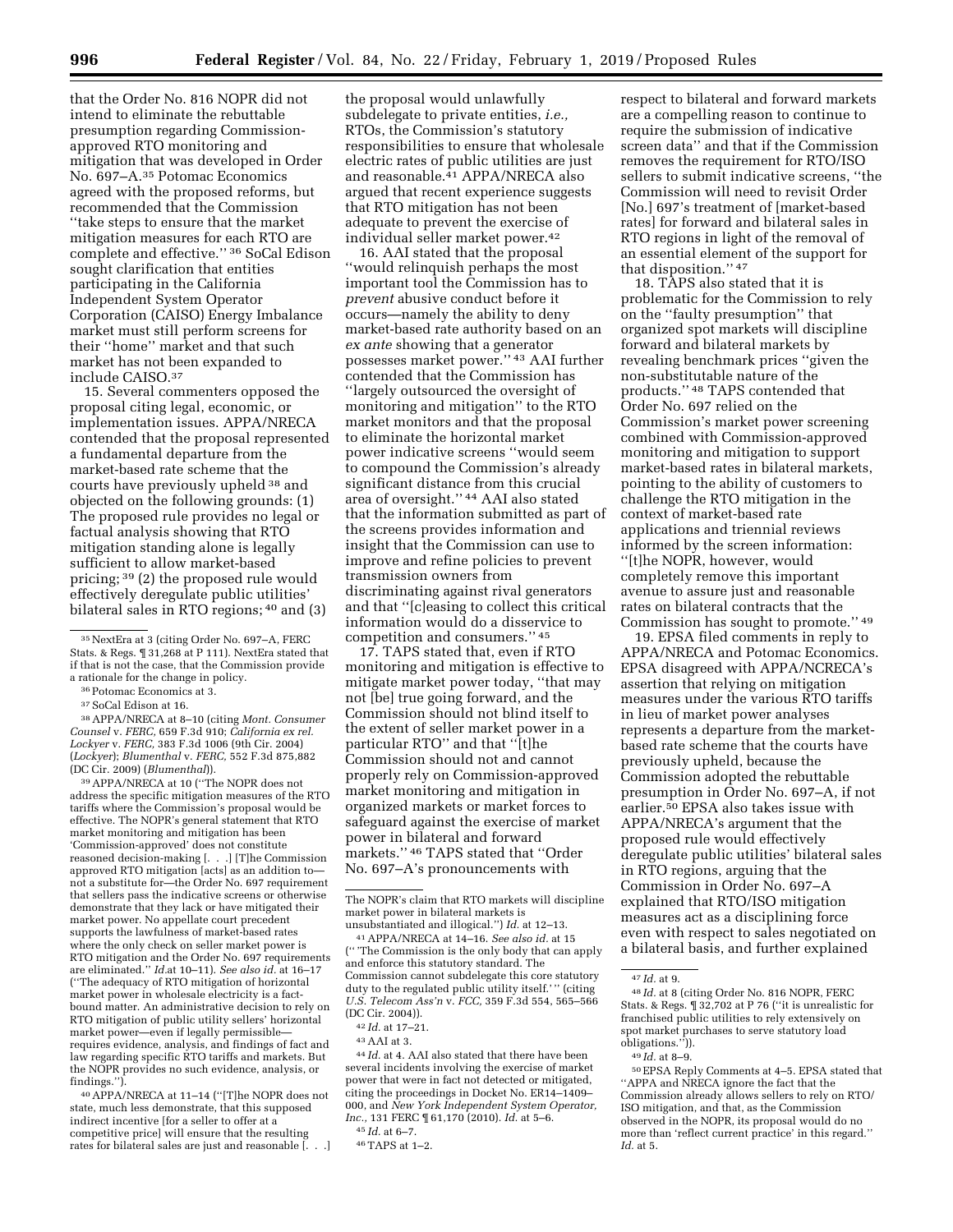that ''RTO/ISOs have Commissionapproved market mitigation rules that govern behavior and pricing in those short-term markets,'' and that ''the RTO/ ISOs have Commission-approved market monitoring, where there is continual oversight to identify market manipulation."<sup>51</sup>

20. EPSA also argued that the proposal would not unlawfully subdelegate to private entities, *i.e.,*  RTOs, the Commission's statutory responsibilities to ensure that wholesale electric rates of public utilities are just and reasonable, as APPA/NRECA argued, noting that nothing in the proposed rule seeks any change to the Commission's extensive oversight over RTO and ISO markets, and that the Commission will ''continue to evaluate and approve or reject the proposed market rules for each RTO/ISO, monitor RTO/ISO implementation of such rules, and hear challenges regarding the effectiveness of RTO/ISO mitigation measures.'' 52

21. EPSA disagreed with Potomac Economic's recommendation that the Commission take steps to ensure that the market mitigation measures for each RTO are complete and effective, stating that like APPA and NRECA, ''Potomac Economics appears to miss the point that the rebuttable presumption was adopted years ago in Order No. 697–A, and its objection to that presumption is an impermissible collateral attack on that order."<sup>53</sup>

22. When the Commission issued Order No. 816, it stated that it was not prepared at that time to adopt the proposal regarding RTO/ISO sellers, but that it would further consider the issues raised by commenters and transferred the record on that issue to Docket No. AD16–8–000 for possible consideration in the future as the Commission may deem appropriate.54 We have reviewed and considered that record in preparing the instant proposal.

### **III. Discussion**

23. After reviewing all of the comments received in response to the Order No. 816 NOPR, we believe that it is appropriate to relieve market-based rate sellers of the requirement to submit the indicative screens in certain circumstances. As discussed below, the proposal we make here differs in some material respects from the original proposal in the Order No. 816 NOPR.

Specifically, the Commission proposes to relieve market-based rate sellers, *i.e.,*  sellers seeking to obtain or retain authorization to make market-based rate sales, of the requirement to submit indicative screens for certain RTO/ISO markets and submarkets. This proposed modification of the Commission's horizontal market power analysis would apply in any RTO/ISO market with RTO/ISO-administered energy, ancillary services, and capacity markets subject to Commission-approved RTO/ISO monitoring and mitigation. In addition, for RTOs and ISOs that lack an RTO/ ISO-administered capacity market, market-based rate sellers would be relieved of the requirement to submit indicative screens if their market-based rate authority is limited to sales of energy and/or ancillary services.

24. Under this proposal, the Commission's regulations would continue to require RTO/ISO sellers 55 to submit indicative screens for authorization to make capacity sales in any RTO/ISO markets that lack an RTO/ ISO-administered capacity market subject to Commission-approved RTO/ ISO monitoring and mitigation. Furthermore, we propose to eliminate the rebuttable presumption that Commission-approved RTO/ISO market monitoring and mitigation is sufficient to address any horizontal market power concerns regarding sales of capacity in RTOs/ISOs that do not have an RTO/ ISO-administered capacity market.

25. Although this proposal would eliminate the requirement to submit indicative screens in certain RTO/ISO markets, it would not eliminate other market-based rate regulatory reporting requirements. As discussed below, we believe that the RTO/ISO market power monitoring and mitigation combined with the remaining market-based rate reporting requirements will enable the Commission to adequately address market power concerns in the RTO/ISO markets.

#### *A. Overview of Existing RTO/ISO Market Power Monitoring and Mitigation*

26. Both the horizontal market power analysis, including indicative screens, and RTO/ISO market power monitoring and mitigation provisions are designed to protect against the potential exercise of seller market power, and the Commission has found that both ensure just and reasonable rates. The indicative screens provide an up-front snapshot of the seller's market power, using static

and historical data aggregated from a specific year, which is part of the basis of the Commission's determination of whether to grant that seller marketbased rate authority. RTO/ISO market power mitigation is based on real-time data, and is triggered in response to specific resource offers or system characteristics and tailored to the market rules of each RTO/ISO.

27. Despite these differences, the market power analyses provided in the indicative screens and RTO/ISO market power mitigation both seek to prevent the exercise of seller market power and ensure just and reasonable rates. Given the Commission's previous findings that RTO/ISO monitoring and mitigation adequately mitigate a seller's market power and the availability of other data regarding horizontal market power, the indicative screens provide marginal additional market power protections and these protections will still be available with the proposed changes.56 This suggests that the burden on sellers to provide indicative screens may outweigh the benefits in certain RTO/ ISO markets.

28. RTO/ISO market power mitigation is ongoing and tailored to the specific RTO/ISO and uses more granular operational or market data than the indicative screens. This data is used to specifically tailor the RTO/ISO market power screens to the market interval (and sometimes a few subsequent intervals) for which prices are established.57 Given the dynamic nature of binding transmission constraints and ever-changing market conditions, the RTO/ISO market power mitigation generally allows for a flexible and ongoing application of market power tests, which more accurately reflect system conditions that exist at the time and are better suited to preventing the exercise of market power in the RTO/ ISO markets than the static indicative screens that are in many cases only filed every three years. In the event that a seller in an RTO/ISO market fails the RTO/ISO market power mitigation tests, that seller's offer is mitigated to a reference level or cost-based offer,

<sup>51</sup> *Id.* at 7–8 (citing Order No. 697–A, FERC Stats. & Regs. ¶ 31,268 at P 285).

<sup>52</sup> *Id.* at 9 (citing Order No. 697–A, FERC Stats. & Regs. ¶ 31,268 at P 111).

<sup>53</sup> *Id.* at 10.

<sup>54</sup>Order No. 816, FERC Stats. & Regs. ¶ 31,374 at P 27.

<sup>55</sup>RTO/ISO sellers are market-based rate sellers that have an RTO/ISO market as a relevant geographic market.

<sup>56</sup>The Commission can still require a marketbased rate seller to file indicative screens in individual cases.

<sup>57</sup>For example, five minutes in the real-time market, one hour in the day-ahead market, and the length of the capacity delivery period for the capacity market. In ISO New England Inc. (ISO– NE), Midcontinent Independent System Operator, Inc. (MISO), and PJM Interconnection, L.L.C. (PJM), the delivery period in the capacity market is one year. In New York Independent System Operator, Inc. (NYISO), the delivery period in the capacity market is one month or six months.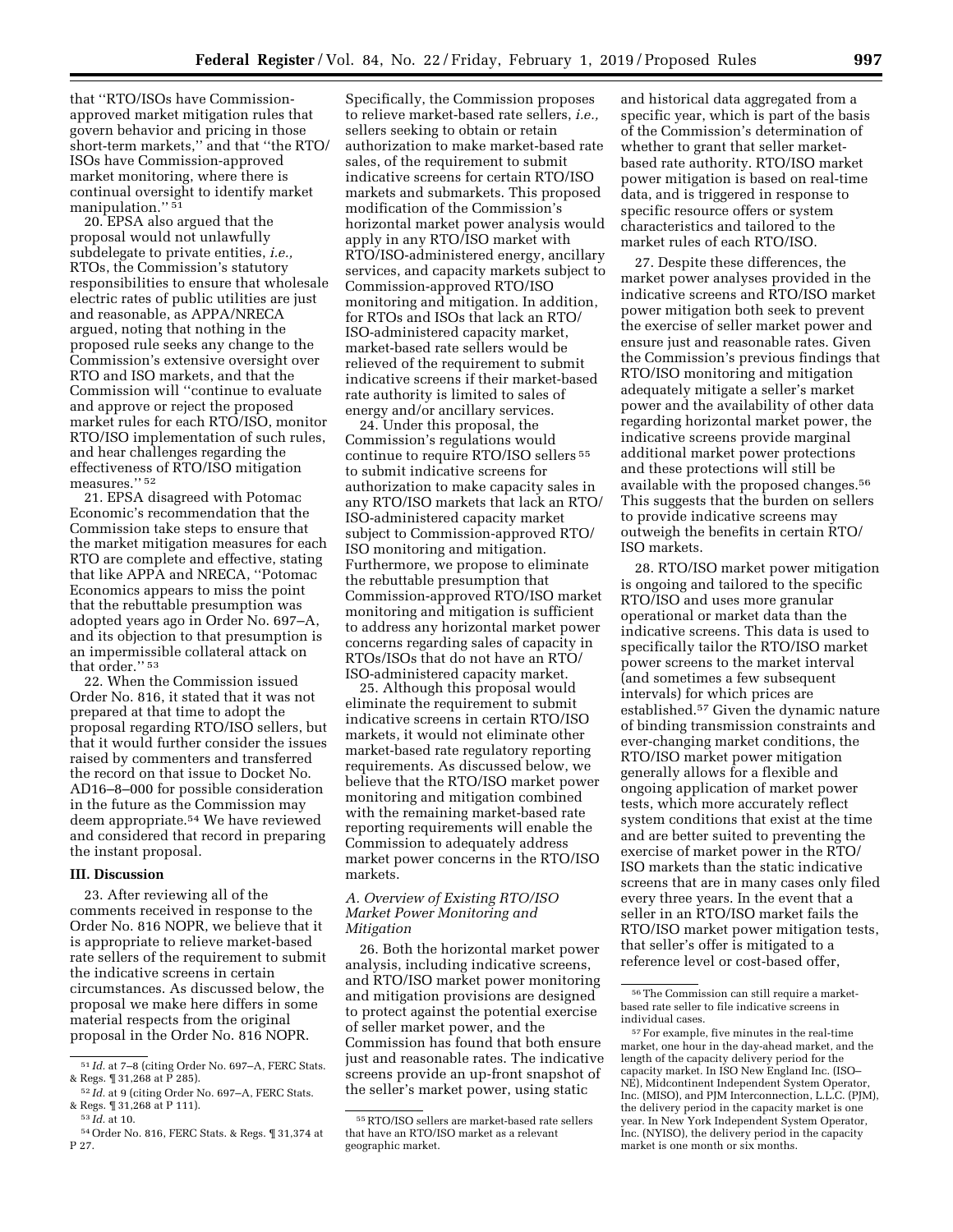which represents the resource's shortrun marginal cost.

29. CAISO and PJM use a structural approach to market power mitigation, imposing mitigation when a resource's offer fails a market power screen that relies on the three pivotal supplier test to measure competition. In contrast, ISO–NE, MISO, NYISO, and Southwest Power Pool, Inc. (SPP) employ a conduct and impact approach to market power mitigation, using a two-part market power screen that includes (1) a conduct test, which compares a resource's offer to its reference level,58 and (2) an impact test, which examines the extent to which that offer affects clearing prices, mitigating an offer if it fails both tests.

30. Identification of constrained areas is a fundamental aspect of RTO/ISO market power mitigation. For example, the RTO/ISOs with conduct and impact mitigation generally use more stringent conduct and impact tests in areas that are more significantly or frequently constrained. The definition of a constraint, or its treatment as static or dynamic,59 and the conduct and impact thresholds vary by RTO/ISO. PJM uses a three pivotal supplier test to evaluate whether sellers are likely to be able to exercise market power and applies this test any time a resource is committed from an offline state to relieve a binding transmission constraint. In CAISO, a resource's energy supply offer is subject to market power mitigation if that resource's offer affects a transmission constraint deemed by CAISO to be noncompetitive.

31. The Commission also requires the RTO/ISO independent market monitors to evaluate market monitoring and mitigation efforts on an ongoing basis. Market monitors are required to periodically report on the performance of market power mitigation practices, evaluate tariff inadequacies or proposals, and report on the general competitiveness of their respective markets.60 Market monitors report

60RTO/ISO market monitors are required to submit to Commission staff an annual state of the market report and less extensive quarterly reports. *See Wholesale Competition in Regions with Organized Electric Markets,* Order No. 719, FERC Stats. & Regs. ¶ 31,281, at P 424 (2008), *order on reh'g,* Order No. 719–A, FERC Stats. & Regs. ¶ 31,292 (2009), *order on reh'g,* Order No. 719–B, 129 FERC ¶ 61,252 (2009).

information on how the competitiveness of the RTO/ISO market or any relevant sub-markets is affected by transmission constraints and report a variety of competition metrics, $61$  including the Herfindahl-Hirschman Index (HHI), supply-side and demand-side concentration measurements,62 pivotal supplier tests,<sup>63</sup> the residual supplier index,64 and the Lerner index.65

32. We summarize below the specific market power mitigation provisions used today by RTO/ISOs to prevent the exercise of market power in energy, ancillary services, and capacity markets.

### 1. Energy

33. All RTOs/ISOs have mitigation provisions for energy offers, which generally are employed when there are binding constraints on the system.<sup>66</sup> Energy supply offers, which include both financial and physical offer components, are screened for potential market power. Financial offer components are denominated in dollars. The most important financial offer components are the start-up, no-load, and incremental energy offers, all of which are subject to mitigation. Physical offer components are denominated in non-dollar units, such as MW, time, or some combination thereof (*e.g.,*  minimum run time, economic minimum operating level, ramp rate). When a resource's offer fails the applicable market power screens, that offer is mitigated.

34. Market power mitigation often involves replacing the seller's offer with an appropriate reference level to determine the locational market price. Reference levels for financial offer components are based on an estimate of

63The pivotal supplier tests are similar to the ones used in the indicative screens and determine if a supplier is pivotal if demand cannot be met without their supply. CAISO's market monitor reports on one, two, and three pivotal supplier tests.

64The residual supply index is the ratio of supply from non-affiliate suppliers to demand.

65The Lerner index measures the percentage markup that a firm is able to charge over its marginal cost. The index ranges from a low value of 0 to a high of 1. The higher the value of the Lerner index, the more the firm is able to charge over its marginal cost. The Lerner index measures seller behavior rather than market structure.

66RTOs/ISOs use different methods to define constraints, and some RTOs/ISOs define constraints (specifically constrained areas) on an annual basis while others define constraints more dynamically.

a resource's short-run marginal cost, and reference levels for physical offer components are based on an estimate of the physical capability of a resource. Reference levels are determined either by the seller of the resource pursuant to guidelines and review (*e.g.,* SPP) 67 or by the market monitor, potentially after consultation with the seller (*e.g.,*  CAISO).68 In many cases, the market monitors help create the resourcespecific reference levels with the seller.

35. In addition to market power mitigation provisions, resource offers in energy markets are subject to an offer cap. Pursuant to Order No. 831,69 the RTO/ISO or market monitor must verify energy supply offers above \$1,000/MWh prior to those offers being used to calculate locational marginal prices (LMPs). Order No. 831 also requires each RTO/ISO to limit energy supply offers to \$2,000/MWh (known as the "hard cap") when calculating LMPs.<sup>70</sup>

36. Resources with capacity supply obligations in RTOs/ISOs also are subject to must-offer requirements, which are designed to address physical withholding.<sup>71</sup>

### 2. Ancillary Services

37. Unlike the market-based rate indicative screens, which do not specifically analyze market power for ancillary services, RTO/ISO market power mitigation provisions are designed to address the specific ancillary service products that are sold in the RTO/ISO. The market power mitigation provisions for ancillary services in four RTOs/ISOs (NYISO, PJM, MISO, and SPP) are similar to market power mitigation for energy and employ either conduct and impact screens or structural market power screens to identify and potentially mitigate offers of ancillary services that raise market power concerns.

38. Although CAISO and ISO–NE do not have market power mitigation provisions in place for ancillary services,<sup>72</sup> as noted above, ancillary

69*See Offer Caps in Markets Operated by Regional Transmission Organizations and Independent System Operators,* Order No. 831, FERC Stats. & Regs. ¶ 31,387, at P 1 (2016), (CROSS-REFERENCED AT 157 FERC ¶ 61,115), *order on reh'g and clarification,* Order No. 831–A, 161 FERC ¶ 61,156 (2017).

70Order No. 831, FERC Stats. & Regs. ¶ 31,387, at P 1.

71The indicative screens and subsequent granting of market-based rate authority does not place a must-offer requirement on sellers to address physical withholding.

72 ISO–NE's forward reserve market is not mitigated.

<sup>58</sup>A reference level is an approximation of a resource's short-run marginal cost.

<sup>59</sup>RTO/ISO market power mitigation procedures can either identify constraints statically or dynamically. Dynamically identified constraints are designated based on constantly evolving system congestion patterns, whereas statically identified constraints are designated following an ex post review of congestion patterns on an annual or at times less frequent basis.

<sup>61</sup>RTO/ISO market monitors include a variety of competition metrics in their reports but these metrics are not used to mitigate prices in RTO/ISO markets. The market reports for each RTO/ISO do not reference the indicative screens.

<sup>62</sup> ISO–NE uses both supply-side and demand side concentration measurements which measure the concentration of the four largest buyers and largest four sellers, expressed as a percentage of market share, similar to the market share screen used in the indicative screens.

<sup>67</sup>SPP Open Access Transmission Tariff, Sixth Revised Volume No. 1, Attachment AF, Section 3.3.

<sup>68</sup>CAISO Open Access Transmission Tariff, section 39.7.1.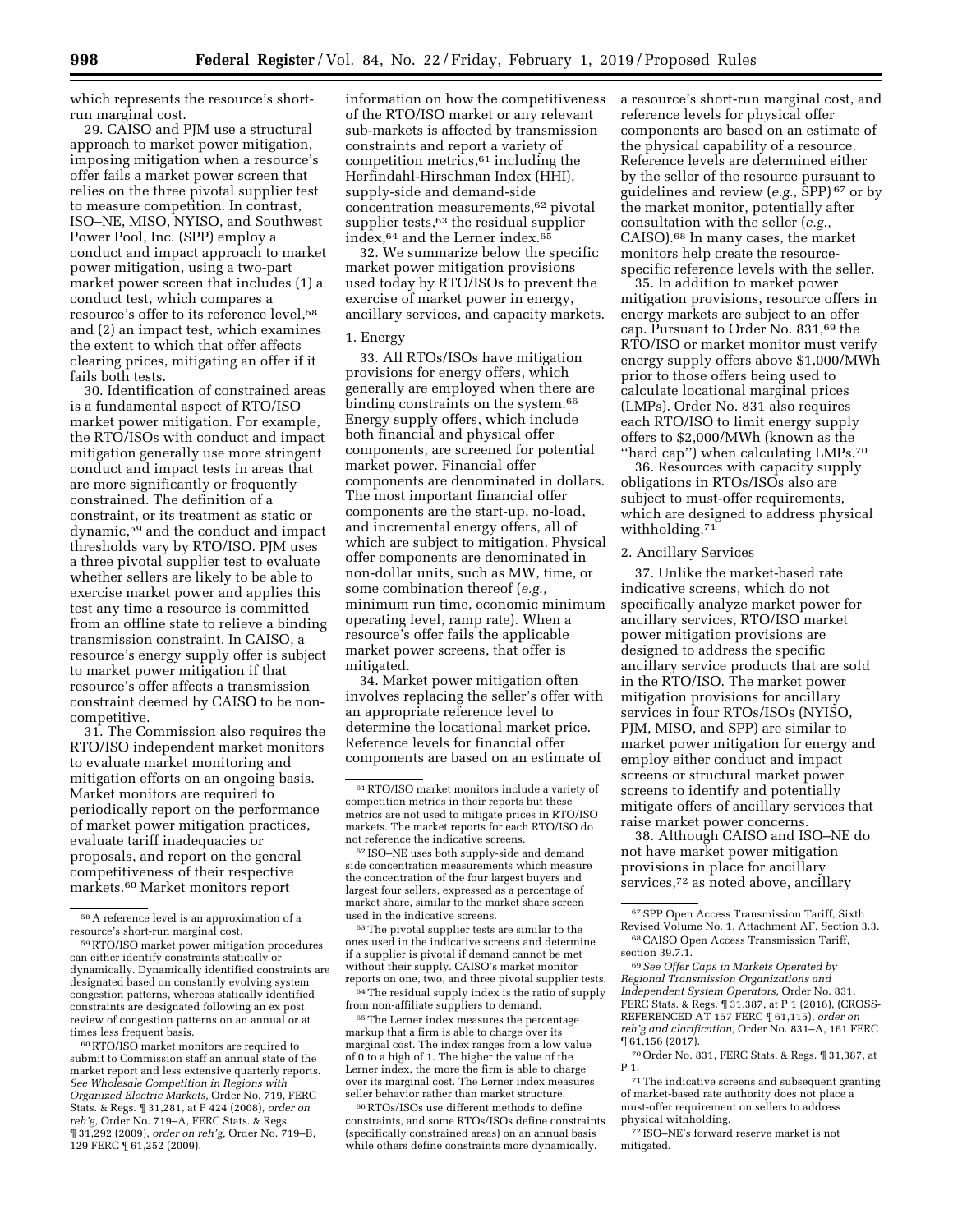service prices typically are based on the opportunity cost of not generating energy, so concerns about market power in ancillary service offers in these RTOs/ISOs are alleviated through the mitigation of energy offers.73 In addition, these markets are still monitored by their respective independent market monitors,74 enabling the CAISO and ISO–NE market monitors to evaluate the competitiveness of their respective ancillary service markets and submit a filing at the Commission to seek changes if they deem them necessary.

39. In addition, Commission staff and third parties retain the right at any time to provide evidence that a particular seller in an RTO/ISO has market power in ancillary services that is not adequately mitigated by the existing market rules. Moreover, unlike the capacity market issues discussed below, remedies for any gaps in ancillary service market mitigation can be addressed more readily because CAISO and ISO–NE currently operate ancillary service markets and thus have the ability to propose market power mitigation provisions for ancillary services should additional mitigation be warranted.

#### 3. Capacity

40. The indicative screens analyze the uncommitted capacity of a market-based rate seller in each RTO/ISO, without regard to a specific offer and do not take specific locational requirements or performance obligations into account. By contrast, ISO–NE, NYISO, PJM and MISO currently operate capacity markets with Commission-approved market power mitigation for a standardized RTO/ISO capacity product that specifies a particular delivery year and capacity supply obligation. Capacity sales in RTO/ISOs that operate capacity markets also are subject to system-wide offer caps. If a seller wants to offer its unit at a price higher than the cap, it must submit its costs to the market monitor and have a reference

*[2016AnnualReporton](http://www.caiso.com/Documents/2016AnnualReportonMarketIssuesandPerformance.pdf)*

level developed based on its goingforward cost, which becomes its maximum offer.75

41. CAISO and SPP do not operate centralized capacity markets currently; thus, they do not have mitigation in place for capacity sales. We note that the California Public Utilities Commission plays an active role in reviewing the majority of bilateral capacity contracts (*i.e.,* Resource Adequacy contracts) in CAISO because the costs of these contracts are recovered in retail electric rates. Similarly, capacity costs in the SPP footprint are reviewed by state regulators and recovered through costof-service rates. As such, the market for capacity as a standalone product in SPP is very small. Although the CAISO and SPP capacity contracts are subject to state oversight, as explained above, at this time we propose that the requirement to submit the indicative screens be retained for market-based rate sellers studying RTO/ISO markets that do not include RTO/ISOadministered capacity markets, including CAISO and SPP, unless the seller is only making energy and/or ancillary service sales and not capacity sales.76

#### *B. Proposal Implementation*

42. We propose two modifications to § 35.37(c) of the Commission's regulations to exempt certain marketbased rate sellers from the requirement to submit the indicative screens as part of their horizontal market power analyses of RTO/ISO markets, whether as part of an initial application for market-based rate authority, a change in status filing, or an updated market power analyses.

43. First, for entities seeking to sell into RTO/ISO-administered energy, ancillary services, and capacity markets, a market-based rate seller could state that it is relying on Commissionapproved RTO/ISO market monitoring and mitigation, which is presumed to address any potential horizontal market power that the seller might have in such markets.77 This modification would

apply equally to sellers that study an RTO/ISO market as a first-tier market. A power marketer likewise could represent that it is relying on RTO/ISO market monitoring and mitigation in any RTO/ISO market that is a relevant geographic market for the power marketer.78 To implement this proposal, we propose to insert a new paragraph in § 35.37(c) specifying that, in lieu of submitting the indicative market power screens, sellers studying RTO/ISO markets that operate RTO/ISOadministered energy, ancillary services, and capacity markets may state that they are relying on Commission-approved market monitoring and mitigation to address potential horizontal market power sellers may have in those markets.

44. Second, we also propose that sellers in RTOs and ISOs that lack an RTO/ISO-administered capacity market would be relieved of the requirement to submit the indicative screens if their market-based rate authority is limited to wholesale sales of energy and ancillary services. To implement this proposal, we propose to insert a second new paragraph in § 35.37(c) specifying that, in lieu of submitting the indicative market power screens, sellers studying RTO/ISO markets that operate RTO/ISOadministered energy and ancillary services markets, but not capacity markets, may state that they are relying on Commission-approved market monitoring and mitigation to address potential horizontal market power that sellers may have in energy and ancillary services. However, sellers studying such RTOs/ISOs would need to submit indicative market power screens if they wish to obtain market-based rate authority for wholesale sales of capacity in these markets.

45. We believe that these exemptions will reduce the burden on market-based rate sellers while preserving appropriate Commission oversight of its marketbased rate program. Since the issuance of Order No. 697 in 2007, the Commission has granted sellers marketbased rate authority, or allowed them to retain market-based rate authority, where they have failed the indicative screens in an RTO/ISO but have relied on Commission-approved RTO/ISO

<sup>73</sup>The price for ancillary services that are cooptimized with energy are derived from the LMP for energy. Therefore, mitigation of LMPs indirectly mitigates the price for such ancillary services.

<sup>74</sup>The ISO–NE internal market monitor monitors ancillary services and reports on their performance and competitiveness. The CAISO market monitor routinely reports on the ancillary service markets, including costs, cost drivers, and operational issues. In the 2016 Annual Report, the market monitor did not raise any concerns that ancillary service markets were not competitive. *See* CAISO Department of Market Monitoring, *2016 Annual Report on Market Issues & Performance,* (May 2017) *[http://www.caiso.com/Documents/](http://www.caiso.com/Documents/2016AnnualReportonMarketIssuesandPerformance.pdf)* 

*[MarketIssuesandPerformance.pdf.](http://www.caiso.com/Documents/2016AnnualReportonMarketIssuesandPerformance.pdf)* See Chapter 6, Ancillary Services.

<sup>75</sup>Reference levels set according to going-forward costs are generator specific.

<sup>76</sup>Market-based rate sellers are authorized to sell certain ancillary services in CAISO and SPP at market-based rates. We do not propose to modify this authorization in the instant rulemaking.

<sup>77</sup>*See* Order No. 697–A, FERC Stats. & Regs. ¶ 31,268 at P 111 (''to the extent a seller seeking to obtain or retain market-based rate authority is relying on existing Commission-approved [RTO] market monitoring and mitigation, we adopt a rebuttable presumption that the existing mitigation is sufficient to address any market power concerns.'') For those RTOs and ISOs lacking an RTO/ISO-administered capacity market,

Commission-approved RTO/ISO monitoring and mitigation will no longer be presumed sufficient to address horizontal market power concerns for capacity sales where there are indicative screen failures.

<sup>78</sup>Under this proposal, a market-based rate seller participating in the CAISO Energy Imbalance Market but located outside of CAISO would still have to submit indicative screens for its relevant geographic market. The requirement to submit indicative screens is unchanged for market-based rate sellers in all traditional markets.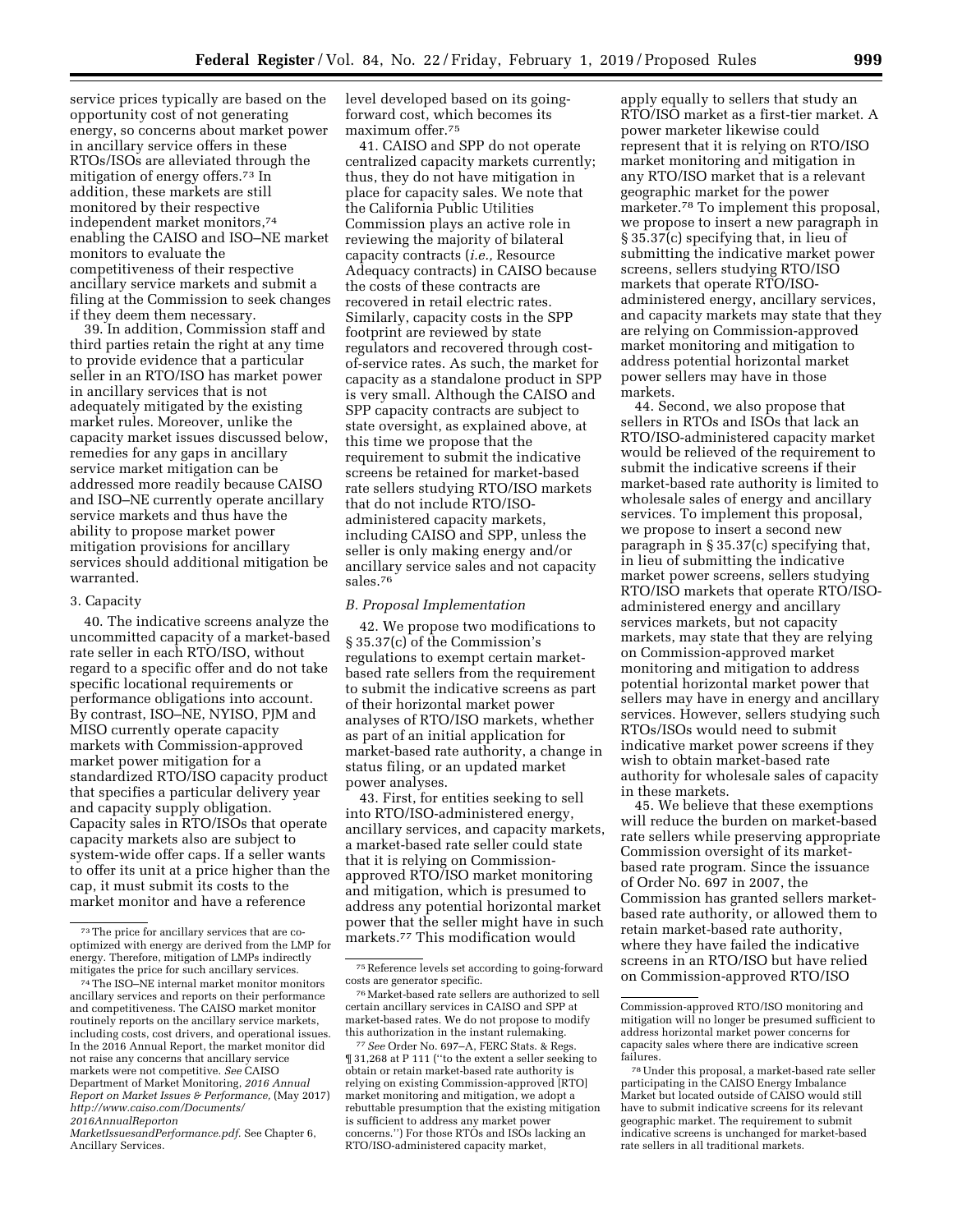monitoring and mitigation.79 Given the Commission's presumption that RTO/ ISO market monitoring and mitigation adequately mitigate any potential seller market power, the submission of the indicative screens yields little practical benefit when compared to the associated burden on industry. This burden is not trivial; over the three-year period 2015–2018, market-based rate sellers in RTOs/ISOs filed approximately 130 indicative screens in updated market power studies for RTOs/ISOs on average per year.80 We provide more detailed information on the burden associated with filing indicative screens for updated market power studies in the Information Collection Statement section below.

46. However, market-based rate sellers still would be required to file initial applications, changes in status, and triennial updates, including all of the information currently required, except the seller would not need to submit indicative screens for any RTO/ISO markets subject to the above-proposed exemptions. Specifically, to address horizontal market power in an RTO/ISO market, a seller's initial application for market-based rate authorization and any subsequent updated market power analyses would include, among other things: (1) A statement that the seller is relying on Commission-approved RTO/ ISO market monitoring and mitigation to address any potential market power it might have in that market; (2) identification and description of it and its affiliates' generation and transmission assets and other inputs to electric power production; and (3) an asset appendix as required in 18 CFR 35.37(a)(2).81 The Commission believes

80On average per year, approximately 20 indicative screens from this total studied the CAISO and SPP markets.

81Market-based rate sellers would also continue to submit other information, such as ownership and affiliate information. *See* Order No. 697–A, FERC

that the continued submission of information, such as the asset appendix and Electric Quarterly Reports (EQR),82 will help us to maintain effective oversight of RTO/ISO markets. Moreover, under this proposal, the Commission would retain the ability to require an updated market power analysis, including indicative screens, from any market-based rate seller at any time.

47. In addition, the Commission proposes to continue requiring RTO/ISO sellers to submit change in status filings consistent with current requirements. While we received comments from the Order No. 816 NOPR that called for eliminating the change in status requirement for RTO/ISO sellers, we believe the change in status requirement is an important tool that the Commission uses to identify new potential market power concerns, which will assist the Commission in ensuring that rates continue to be just and reasonable. Under this proposal, we would still require an RTO/ISO seller to report any change in status that would reflect a departure from the characteristics that the Commission relied upon in granting it market-based rate authority, as required under § 35.42 of the Commission's regulations. Therefore, consistent with current policy, where the change in status concerns pertinent assets held by that seller or its affiliates, the seller must still submit a new asset appendix.<sup>83</sup>

48. Although market-based rate sellers are not required to provide indicative screens in their horizontal market power analyses when submitting change in status filings,84 sellers often submit

<sup>82</sup> See 18 CFR 35.10b. EQRs are discussed in more detail below.

83 18 CFR 35.42(c).

84Order No. 697–A, FERC Stats. & Regs. ¶ 31,268 at P 506 (''[W]e will not require entities to automatically file an updated market power analysis with their change in status filings . . . . Furthermore, regardless of the seller's representation, if the Commission has concerns with a change in status filing (for example, market shares are below 20 percent, but are relatively high nonetheless), the Commission retains the right to require an updated market power analysis at any time.'').

indicative screens in order to determine the effect of the change on their market power, particularly when a change in status filing has created the likelihood that they would fail an indicative screen. We clarify that, with this proposed streamlined approach, an RTO/ISO seller subject to the proposed exemption in this NOPR also would not need to submit indicative screens with its change in status filing even where it may have market power. Instead, the seller may state that it is relying on Commission-approved monitoring and mitigation to mitigate any potential market power it may have.

49. However, in RTOs/ISOs that do not operate an RTO/ISO-administered capacity market with Commissionapproved mitigation, we propose to continue to require the submission of the indicative screens for any seller seeking to make market-based sales of capacity. CAISO and SPP currently are the RTO/ISO markets without an RTO/ ISO-administered capacity market. Therefore, we propose to require any seller seeking to sell capacity at marketbased rates in CAISO or SPP, either as a bundled or unbundled product or on a short-term or long-term basis, to submit the indicative screens.

50. We recognize that there is state regulatory oversight of the capacity costs and/or prices incurred in CAISO and SPP. However, we do not believe that it is appropriate to exempt sellers from filing the indicative screens (*i.e.,*  submitting a horizontal market power study) in markets that lack Commissionapproved monitoring and mitigation programs. Capacity markets are distinct from energy markets (unlike several ancillary services, capacity is not cooptimized with energy $,$ <sup>85</sup> so monitoring and mitigation of energy prices in dayahead and real-time markets does not ensure that capacity prices will be just and reasonable. Therefore, we believe that the indicative screens remain an important tool for determining whether a seller has market power in RTO/ISO markets that lack Commission-approved market monitoring and mitigation for capacity sales.

51. Thus, we are proposing that indicative screen failures in RTO/ISO markets that do not have RTO/ISOadministered capacity markets (currently, CAISO and SPP) will no longer be presumed to be adequately addressed by RTO/ISO market monitoring and mitigation. We propose that any market-based rate seller that

<sup>79</sup>*See Niagara Mohawk Power Corp.,* 123 FERC ¶ 61,175, at P 28 (2008) (failures in the New York City and Long Island submarkets of the New York Independent System Operator, Inc.); *Dominion Energy Marketing, Inc.,* 125 FERC ¶ 61,070, at PP 26–27 (2008) (failures in the Connecticut submarket of ISO New England, Inc.); *PSEG Energy Resources & Trade LLC,* 125 FERC ¶ 61,073, at PP 31–32 (2008) (failures in the PJM-East submarket)). There are also numerous delegated letter orders granting sellers market-based rate authority where the seller relies on Commission-approved monitoring and mitigation in RTO markets. *See, e.g., TransCanada Energy Marketing ULC,* Docket No. ER07–1274–001 (Jan. 23, 2009) (delegated order). Finally, the Commission has not initiated any investigations pursuant to Federal Power Act section 206 for any RTO/ISO sellers failing indicative screens since the issuance of Order No. 697; in all cases where RTO/ ISO sellers failed, the Commission relied on the Commission-approved monitoring and mitigation to prevent the seller's ability to exercise any potential market power.

Stats. & Regs. ¶ 31,268 at P 181 n.258 (''A seller seeking market-based rate authority must provide information regarding its affiliates and its corporate structure or upstream ownership.''); 18 CFR 35.37(a)(2) (requiring submission of an organizational chart); however, the requirement to submit an organizational chart is currently stayed. *See* Order No. 697–A, FERC Stats. & Regs. ¶ 31,268 at P 47. Sellers also would continue to be required to provide the following additional information: (1) A standard vertical market power analysis; (2) category status representations; (3) a demonstration that sellers continue to lack captive customers in order to support obtaining or retaining a waiver of affiliate restrictions, if requested; and (4) any other information that is required for that particular filing. *See* 18 CFR 35.37.

<sup>85</sup>As discussed above, the price of several ancillary services reflects the opportunity cost of not selling energy, so mitigation of energy prices will affect the price of such ancillary services offered in the day-ahead and real-time markets.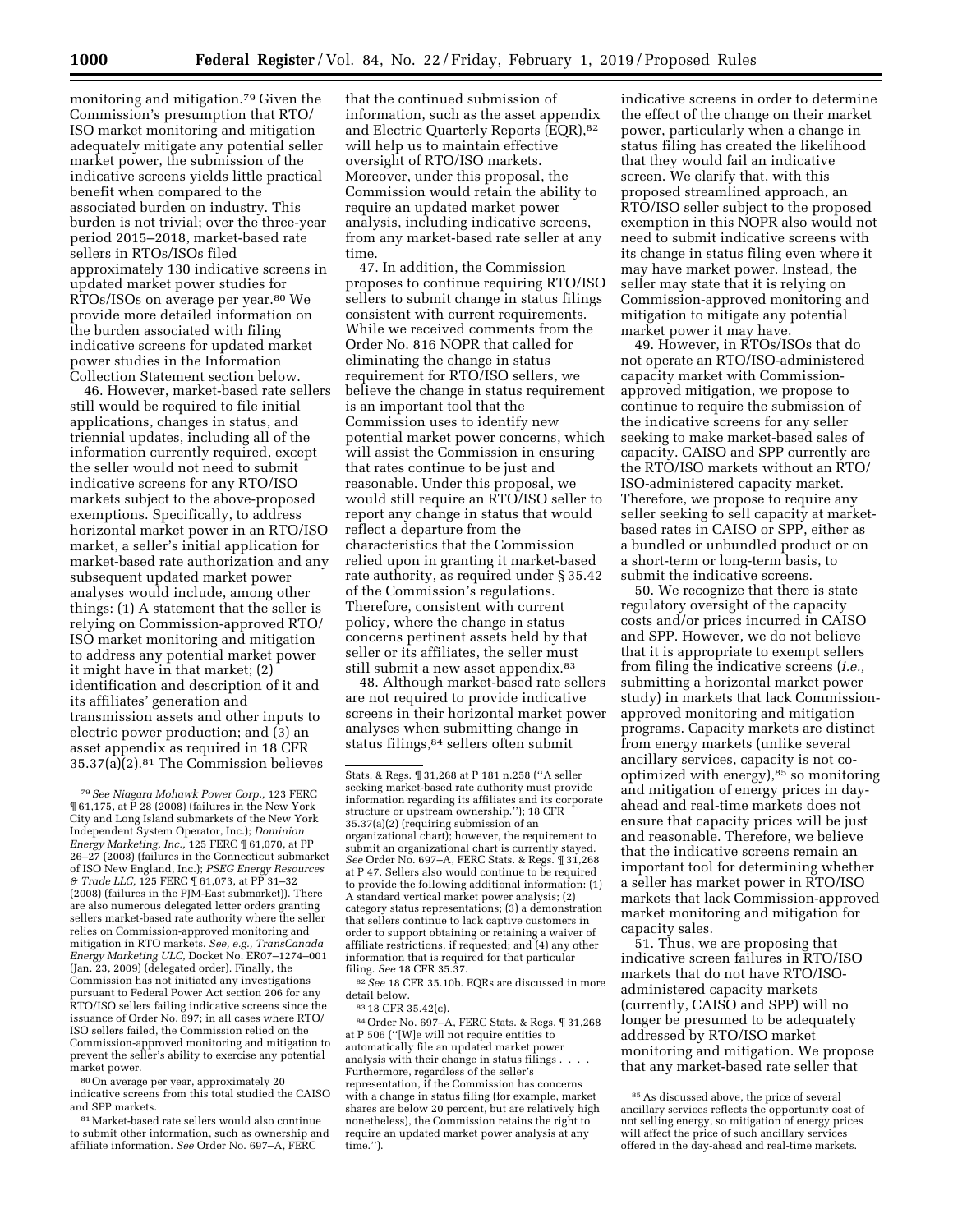fails the indicative screens in those markets and seeks to rebut the presumption of horizontal market power may submit a DPT or alternative evidence or propose other mitigation for capacity sales in these markets.

52. In contrast, we do not propose to disturb the rebuttable presumption in RTOs/ISOs with RTO/ISO-administered energy, ancillary services, and capacity markets. In addition, we do not propose to disturb the rebuttable presumption for market-based sales of energy and ancillary services in RTO/ISO markets that have monitoring and mitigation for these two services. In those RTOs/ISOs, Commission-approved monitoring and mitigation is currently presumed to adequately address market power concerns presented by indicative screen failures. To the extent that commenters are arguing that it is inappropriate for the Commission to rebuttably presume that market monitoring and mitigation is sufficient to mitigate any market power a seller may have in an RTO/ISO market, we believe that it is a collateral attack on the Commission's creation of the rebuttable presumption in Order No. 697–A.86

53. As noted above, we propose to maintain the rebuttable presumption that Commission-approved monitoring and mitigation is currently presumed to adequately address market power concerns. By its terms, the rebuttable presumption established in Order No. 697–A that existing RTO/ISO monitoring and mitigation is sufficient to address market power concerns is not immune to challenge. The Commission and intervenors can rebut this presumption in a particular case using information market-based rate sellers provide in accordance with § 35.37 in their initial applications, change in status filings and triennial updated market power analyses.87 The challenging party would bear the burden of proof to demonstrate that the seller has market power and that such market power is not addressed by existing Commission-approved RTO/ ISO market monitoring and mitigation.

54. We seek comment as to whether CAISO or SPP currently have adequate additional safeguards in place that

prevent the exercise of horizontal market power in sales of capacity. Commenters who argue that adequate safeguards are present should explain in detail why the Commission should find the requirement to submit indicative screens to be unnecessary for capacity sales in either of these markets. If either CAISO or SPP adopts an RTO/ISOadministered capacity market with Commission-approved monitoring and mitigation in the future, the Commission could revisit the requirement that sellers of capacity submit the indicative screens.

55. We are not proposing to relieve market-based rate sellers of the requirement to submit the indicative screens in any market outside of an RTO/ISO, even a market that may have an alternative form of mitigation. As explained above, RTO/ISO monitoring and mitigation is comprehensive and specifically tailored to each RTO/ISO market. Such mitigation, particularly the ability to mitigate prices on an ongoing basis, does not exist in any non-RTO/ISO market.

### *C. Bilateral Transactions*

56. Market-based rate sellers may enter into bilateral transactions for energy, capacity, and ancillary services within RTO/ISO footprints. Although such transactions are not monitored or mitigated by RTOs/ISOs, the proposal will not give rise to market power concerns with respect to bilateral transactions, as discussed below.

57. Wholesale buyers and sellers of energy and capacity enter into various types of bilateral financial and physical instruments, including forward contracts that settle on day-ahead and real-time electricity prices. An electricity forward contract represents the obligation to buy or sell a fixed amount of electricity at a pre-specified contract price, *i.e.,* the forward price, at a certain time in the future.88 Forward contracts involve a transaction between a specific buyer and seller, unlike the day-ahead and real-time RTO/ISO energy markets which are bid- and offerbased markets that are centrally cleared.

58. The price of a forward contract represents the willingness of buyers and sellers to exchange electricity in the future and should largely reflect expectations of future demand and supply conditions in RTO/ISO markets if markets are liquid and competitive. Thus, if RTO/ISO energy (*e.g.,* dayahead and real-time) markets and

capacity markets are competitive, and Commission-approved monitoring and mitigation sufficiently protects against the exercise of market power in these markets, then bilateral markets for the same product should also be competitive. Moreover, the structure of RTO/ISO markets enhances competition in the forward markets because entities that do not have physical assets or load (*e.g.,* marketers) can rely on the RTO/ ISO to physically deliver the power while settlement prices in RTO/ISO markets enable financial transactions.89

59. RTO/ISO day-ahead and real-time energy markets and capacity markets also can provide an alternative to bilateral sales,<sup>90</sup> thereby helping to discipline prices on bilateral contracts for energy and capacity. For these reasons, the existence of competitive RTO/ISO markets is expected to provide a strong incentive for sellers in bilateral markets to offer at competitive prices.

60. Contrary to some comments received in the Order No. 816 proceeding, we believe that the proposal will retain sufficient Commission oversight of bilateral sales in RTO/ISO markets. As the Commission previously has explained, the existence of market power mitigation in an organized market generally results in a market where prices are transparent, which disciplines forward and bilateral markets by revealing a benchmark price, keeping offers competitive.91 In addition, as the Commission has previously found, buyers seeking bilateral transactions in RTO/ISO footprints ''have access to centralized, bid-based short-term markets which will discipline a seller's attempt to exercise market power in long-term contracts because the would-be buyer can always purchase from the short-term market if a seller tries to charge an excessive price.'' 92 The Commission also retains the ability to require the submission of indicative screens should evidence of market power in the bilateral markets materialize.

90We recognize that RTO/ISO energy and capacity markets are not necessarily a perfect substitute for bilateral sales, particularly if the bilateral sale is made pursuant to a nonstandardized, long-term contract. However, RTO/ ISO energy and capacity markets provide loadserving entities a means to serve their customers and also provide a benchmark against which to compare prices offered in the bilateral market.

91Order No. 816 NOPR, FERC Stats. & Regs. ¶ 32,702 at P 35.

<sup>86</sup>*See* Order No. 697–A, FERC Stats. & Regs. ¶ 31,268 at P 111.

<sup>87</sup>We recognize that challenging parties would have to provide evidence that a seller had market power before arguing that RTO/ISO mitigation was insufficient to address the seller's alleged market power. In addition to the information provided by a seller in its market-based rate filings, a challenging party could rely on other sources to present evidence that a seller has market power. Moreover, a challenging party is not limited as to the type of tests or other evidence it submits to make such a demonstration.

<sup>88</sup>Short-term forward contracts (*e.g.,* of daily or weekly duration) typically are standardized contracts, whereas long-term contracts (defined as one year or longer) often are negotiated, tailored contracts between the buyer and seller.

<sup>89</sup>Financial transactions can provide buyers and sellers a hedge against uncertain and volatile dayahead energy prices and typically are settled against the energy prices published by RTOs/ISOs.

<sup>92</sup>Order No. 697–A, FERC Stats. & Regs. ¶ 31,268 at P 285.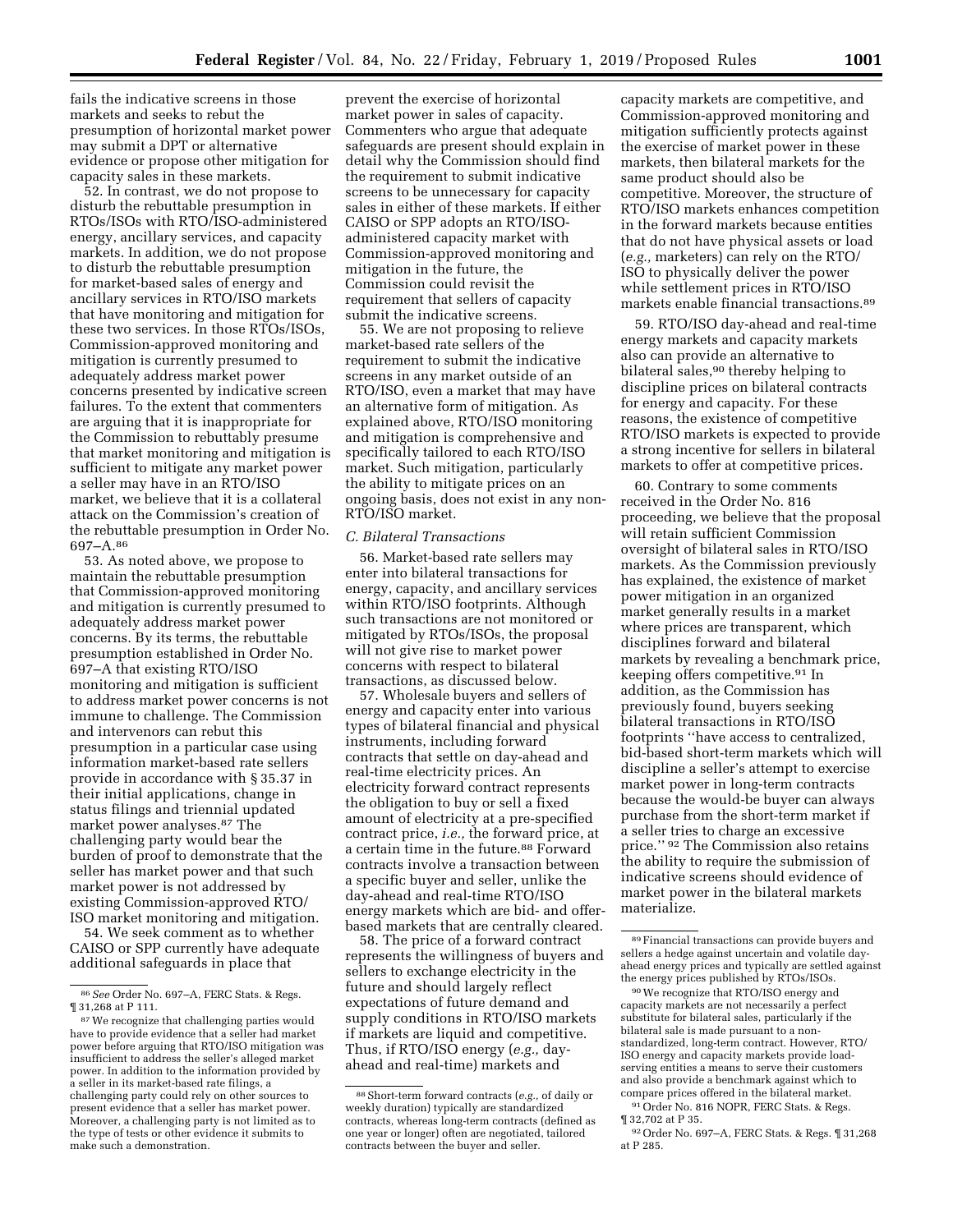# *D. The Commission Will Continue To Ensure That Market-Based Rates Are Just and Reasonable*

## SUPRA

61. Notwithstanding concerns raised in response to the Order No. 816 NOPR,93 we believe that the Commission's market-based rate program and its broader oversight of RTO/ISO markets, including its enforcement authority, is sufficiently robust to check the potential exercise of market power without the need for the indicative screens addressed in this NOPR. As discussed in Order No. 697, ''the Commission's market-based rate program includes many ongoing regulatory protections designed to ensure that rates are just and reasonable and not unduly discriminatory or preferential.'' 94 Exempting sellers from submitting screens for RTO/ISO markets will not eliminate these other requirements set forth in § 35.37 of the Commission's regulations.

62. Such protections include the requirement for sellers with marketbased rate authority to submit EQRs, notices of change in status, and the requirement to submit a market power analysis, which would still include an asset appendix, affiliate information, and a demonstration regarding vertical market power.95 We believe that the asset appendix provides comprehensive information relevant to a determination of a seller's market power, including information on: generators owned or controlled by seller and its affiliates; long-term firm power purchase agreements of seller and its affiliates; and electric transmission assets, natural gas intrastate pipelines, and intrastate natural gas storage facilities owned or controlled by seller and its affiliates.96 The asset appendix information on generation and power purchase agreements are important parts of any assessment of horizontal market power and the information on electric transmission and intrastate gas facilities support the analysis of vertical market

96*See* 18 CFR App. A to subpt. H of pt. 35.

power.97 Thus, we do not believe that eliminating the requirement that sellers submit indicative screens in certain RTO/ISO markets would mean that the Commission and others would lack information necessary to assess a seller's horizontal market power. In addition, under this proposal, the Commission would continue to reserve the right to require submission of complete horizontal market power analysis, including indicative screens, at any time.98

63. Asset and ownership information would also continue to be collected as part of initial applications, as well as change in status filings 99 in which sellers report, among other things, changes with respect to their and their affiliates': (1) Ownership or control of generation capacity or long-term firm purchases of capacity and/or energy that result in a cumulative net increase in 100 MW or more of capacity in any relevant geographic market (including an RTO/ISO market); (2) ownership or control of inputs to electric power production or ownership, operation or control of transmission facilities; and (3) affiliation with any entity that: (a) Owns or controls generation facilities or has long term firm purchases of capacity or energy that results in cumulative net increases of 100 MW or more in a relevant geographic market; (b) owns or controls inputs to electric power production; (c) owns, operates, or controls transmission facilities; or (d) has a franchised service area.

64. In addition, the Commission's regulations require public utilities to file EQRs,100 which summarize transaction information for cost-based and marketbased rate sales and contractual terms and conditions in the public utility's agreements for jurisdictional services.101

99Change in status filings, which currently do not require the submission of indicative screens, are a useful tool in assessing a seller's ability to exercise market power. We will, therefore, retain this requirement for RTO/ISO sellers.

100*See* 18 CFR 35.10b. The EQR requirement also applies to non-public utilities with more than a *de minimis* market presence. *Id.* 

101*See Electric Market Transparency Provisions of Section 220 of the Federal Power Act,* Notice of Proposed Rulemaking, FERC Stats. & Regs. ¶ 32,675, at P3 (2011) (*citing Revised Public Utility Filing Requirements,* Order No. 2001, 67 FR 31043 (May 8, 2002), FERC Stats. & Regs. ¶ 31,127, *reh'g denied,*  Order No. 2001–A, 100 FERC ¶ 61,074, *reh'g denied,* Order No. 2001–B, 100 FERC ¶ 61,342, *order directing filing,* Order No. 2001–C, 101 FERC

The data collected in EQRs provide information that the Commission needs to perform its regulatory functions and ''provide[s] greater price transparency, promote[s] competition, enhance[s] confidence in the fairness of the markets, and provide[s] a better means to detect and discourage discriminatory practices.'' 102 The EQR also ''strengthens the Commission's ability to identify potential exercises of market power or manipulation and to better evaluate the competitiveness of interstate wholesale electric markets.'' 103 Nothing in the Commission's proposal here affects the EQRs; thus, EQRs would remain available for the Commission and others to use to detect the potential exercise of market power. Indeed, the EQR data is a critical component of the Commission's market oversight activities, which aim, among other things, to identify potential opportunities for the exercise of market power.

65. Furthermore, nothing in this proposal would prevent the Commission or others from initiating a proceeding under Federal Power Act section 206 if concerns are identified about a seller's market power or the ability of RTO/ISO market monitoring and mitigation to address any such market power.

66. Although it is true that the Commission would not receive the indicative screens for market-based rate sellers in certain RTO/ISO markets under this proposal, we do not believe that this would affect the Commission's ability to prevent and deter abusive conduct. In fact, the Commissionapproved RTO/ISO market monitoring and mitigation in large part is designed to do just that—prevent the exercise of market power before it happens. As discussed above, the RTOs/ISOs screen for potential market power using either a structural test such as the three pivotal supplier screen or a conduct and impact

102*Electric Market Transparency Provisions of Section 220 of the Federal Power Act,* FERC Stats. & Regs. ¶ 32,675 at P3 (citing Order No. 2001, FERC Stats. & Regs. ¶ 61,127 at P 31).

103*Electricity Mkt. Transparency Provisions of Section 220 of the Federal Power Act,* Order No. 768, FERC Stats. & Regs. ¶ 31,336, at P 1 (2012) (cross-referenced at 140 FERC ¶ 61,232), *order on reh'g and clarification,* Order No. 768–A, 143 FERC ¶ 61,054 (2013).

<sup>93</sup>*See supra* section II.C.

<sup>94</sup>Order No. 697, FERC Stats. & Regs. ¶ 31,252 at P 963.

<sup>95</sup>*See* 18 CFR 35.37(a)(2), 35.37(d). While the requirement to submit an organizational chart is currently stayed, market-based rate sellers still must provide information regarding their affiliates and corporate structure or upstream ownership. Sellers seeking to obtain or retain market-based rate authority must trace upstream ownership until all upstream owners are identified. In addition, market-based rate sellers must identify all of their affiliates and, when seeking market-based rate authority, state the business activities of its owners and state whether such owners are in any way involved in the energy industry. *See* Order No. 697– A, FERC Stats. & Regs. ¶ 31,268 at P 181 n.258.

<sup>97</sup> Information provided in the indicative screens does not support the analysis of vertical market power. Thus, the screens do not provide insight into the ability of a vertically-integrated company to use its transmission assets to favor its generation assets.

<sup>98</sup>*See* Order No. 697, FERC Stats. & Regs. ¶ 31,252 at PP 301, 304; Order No. 697–A, FERC Stats. & Regs. ¶ 31,268 at P 126.

<sup>¶ 61,314 (2002),</sup> *order directing filing,* Order No. 2001–D, 102 FERC ¶ 61,334, *order refining filing requirements,* Order No. 2001–E, 105 FERC ¶ 61,352 (2003), *order on clarification,* Order No. 2001–F, 106 FERC ¶ 61,060 (2004), *order revising filing requirements,* Order No. 2001–G, 72 FR 56735 (Oct. 4, 2007), 120 FERC ¶ 61,270, *order on reh'g and clarification,* Order No. 2001–H, 73 FR 1876 (Jan. 10, 2008), 121 FERC ¶ 61,289 (2007), *order revising filing requirements,* Order No. 2001–I, 73 FR 65526 (Nov. 4, 2008), 125 FERC ¶ 61,103 (2008)).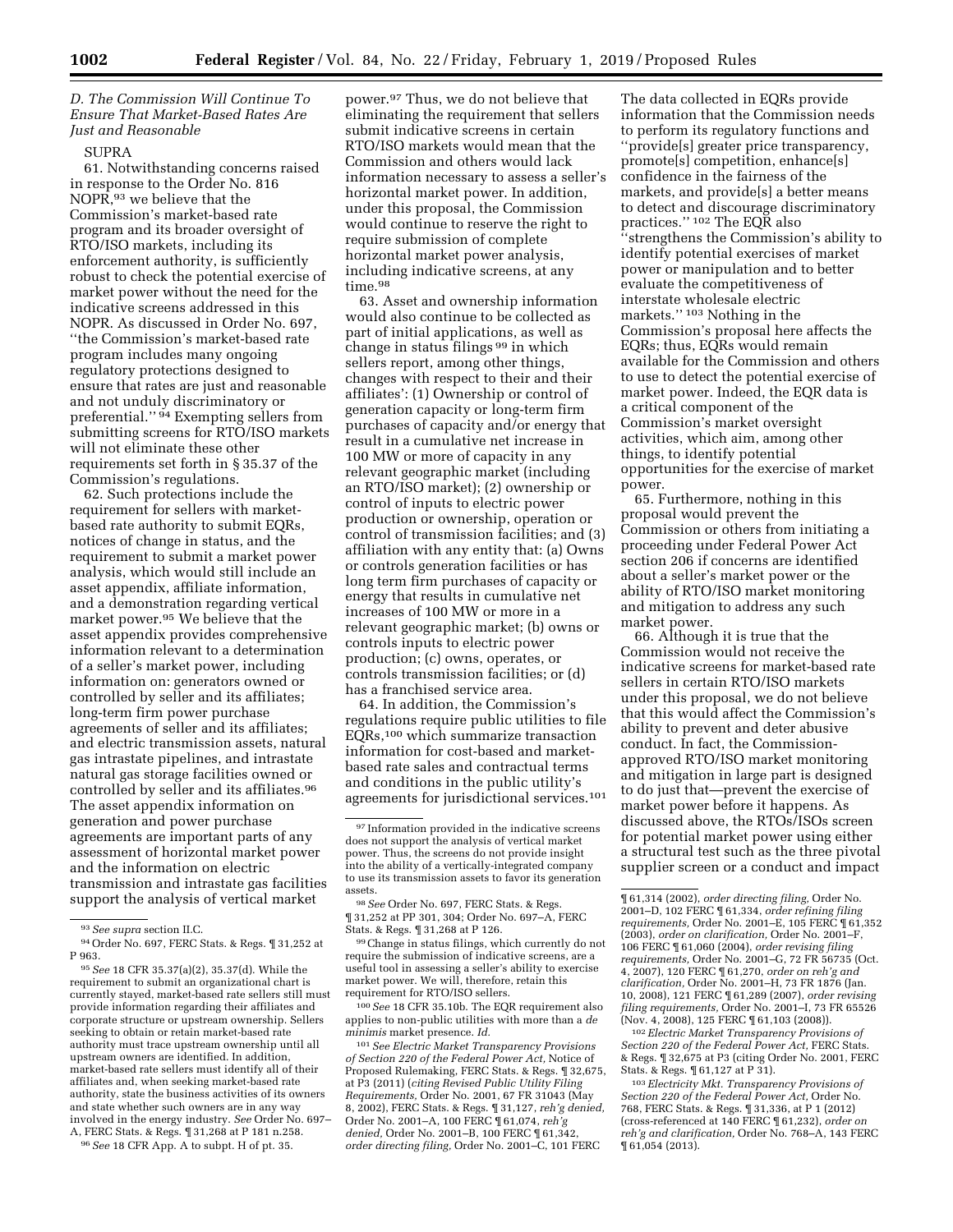test, which first compares a resource's offer to its reference level and then examines the extent to which the offer affects market clearing prices.

67. RTO/ISO market power mitigation often involves replacing the offer with an appropriate reference level, which is based on an estimate of the resource's short run marginal cost. Thus, RTO/ISO market power mitigation is intended to prevent the exercise of market power before it can occur, and does so using mitigation that is similar to the Commission's default mitigation for sellers that fail the Commission's market power screens—cost-based mitigation.104

68. The Commission's market-based rate regulations also provide that a seller that has been found to have horizontal market power ''may propose mitigation tailored to its own particular circumstances to eliminate its ability to exercise market power.'' 105 In many ways, RTO/ISO market monitoring and mitigation is just an alternative method that the Commission has approved to mitigate market power that a seller may have in an RTO/ISO market, and this mitigation functions to prevent an exercise of market power before it occurs.

69. We do not believe that the Commission has subdelegated its responsibility with respect to the RTO/ ISO markets; to the contrary, it has approved RTO/ISO proposed rules that help ensure that rates for sales in RTO/ ISO markets are just and reasonable.106 As the Commission has previously explained, ''Commission-approved RTOs and ISOs run real–time energy markets under Commission–approved tariffs. These single price auction markets set clearing prices on economic

106The Commission has flexibility in how it ensures that rates are just and reasonable. The Supreme Court has previously found that, while statutes such as the Natural Gas Act, and the Federal Power Act direct that rates be just and reasonable, they do not specify the means by which that is to be attained. *See FPC* v. *Texaco, Inc.,* 417 U.S. 380, at 387 (1974). Furthermore, the Commission has previously found that it is not an impermissible subdelegation of its responsibility to ensure just and reasonable rates when it approves certain RTO/ISO actions as detailed in Commissionapproved RTO/ISO tariffs. *See e.g., Midwest Indep. Transmission Sys. Operator, Inc.,* 111 FERC ¶ 61,053, at P 25, *order on reh'g,* 112 FERC ¶ 61,086 (2005); *also Midwest Indep. Transmission Sys. Operator, Inc., 136 FERC* 161,100, at P 31 (2011); *San Diego Gas & Elec. Co.* v. *Sellers of Energy & Ancillary Servs.* 127 FERC ¶ 61,269, at P 109 (2009), *order on reh'g,* 131 FERC ¶ 61,144 (2010).

dispatch principles, to which various safeguards have been added to protect against anomalous bidding.'' 107 Thus, one way in which the Commission ensures just and reasonable rates is through approval of RTO/ISO tariffs.108

70. Furthermore, the Commission retains RTO/ISO market oversight through proceedings under Federal Power Act section 206. Specifically, the Commission retains the right to consider whether to institute separate Federal Power Act section 206 proceedings that would be open to all interested entities to investigate whether the existing RTO/ ISO mitigation continues to be just and reasonable and, if not, how such mitigation should be revised.109 In addition, affected parties may argue, in the context of a specific market-based rate application or triennial review, that changed circumstances have rendered such mitigation no longer just, reasonable and not unduly discriminatory. Thus, the Commission takes an ongoing role in ensuring the justness and reasonableness of rates in the RTO/ISO markets.110

## **IV. Information Collection Statement**

71. The Paperwork Reduction Act (PRA) 111 requires each federal agency to seek and obtain Office of Management and Budget (OMB) approval before undertaking a collection of information directed to ten or more persons or contained in a rule of general applicability. OMB's regulations 112 require approval of certain information collection requirements imposed by agency rules. Upon approval of a collection of information, OMB will assign an OMB control number and an expiration date. Respondents subject to the filing requirements of an agency rule will not be penalized for failing to respond to these collections of information unless the collections of information display a valid OMB control number.

72. The revisions proposed in this NOPR would clarify and update the requirements specified above for sellers

109Order No. 697–A, FERC Stats. & Regs. ¶ 31,268 at P 112.

110*See Midwest Indep. Transmission Sys. Operator, Inc.,* 136 FERC  $\P$  61,100, at P 31 (2011); *La. Pub. Serv. Comm'n,* 761 F.3d 540, 552 (5th Cir. 2014).

111 44 U.S.C. 3507(d).

112 5 CFR 1320.

seeking to obtain or retain market-based rate authority that study certain RTOs, ISOs, or submarkets therein, as discussed above. The Commission anticipates that the revisions, once effective, would reduce regulatory burdens.113 The Commission will submit the proposed reporting requirements to OMB for its review and approval under section 3507(d) of the Paperwork Reduction Act.114

73. While the Commission expects that the regulatory revisions proposed herein will reduce the burdens on affected entities, the Commission nonetheless solicits public comments regarding the Commission's need for this information, whether the information will have practical utility, the accuracy of the burden estimates, ways to enhance the quality, utility, and clarity of the information to be collected or retained, and any suggested methods for minimizing respondents' burden, including the use of automated information techniques. Specifically, the Commission asks that any revised burden or cost estimates submitted by commenters be supported by sufficient detail to understand how the estimates are generated.

74. Section 35.37 of the Commission's regulations currently requires marketbased rate sellers to submit a horizontal market power analysis when seeking to obtain or retain market-based rate authority.115 We propose to implement a streamlined procedure that will eliminate the requirement to file the indicative screens as part of a horizontal market power analysis for any marketbased rate seller that studies any RTO/ ISO market with RTO/ISO-administered energy, ancillary services, and capacity markets subject to Commissionapproved RTO/ISO monitoring and mitigation. Market-based rate sellers that study an RTO, ISO, or submarket therein, would continue to be required to submit indicative screens for authorization to make energy, capacity, or ancillary services sales at marketbased rates in any RTO/ISO market that lacks an RTO/ISO-administered energy, capacity, or ancillary services market subject to Commission-approved RTO/ ISO monitoring and mitigation. Eliminating the requirement for certain sellers to file indicative screens will reduce the burden of filing a horizontal market power analysis for a large

<sup>104</sup>The Commission's default mitigation for sellers that fail market power screens may be found at 18 CFR 35.38. Mitigation for short-term sales sales of one week or less—is set equal to the seller's incremental cost plus a ten percent adder. This mitigation is very similar to an RTO/ISO seller's reference level price, as discussed above. 105 18 CFR 35.38.

<sup>107</sup>Order No. 697, FERC Stats. & Regs. ¶ 31,252 at P 963 (footnotes omitted).

<sup>108</sup>The Commission has flexibility in how it ensures that rates and just and reasonable. The Supreme Court has previously found that, while statutes such as the Natural Gas Act, and the Federal Power Act direct that rates be just and reasonable, they do not specify the means by which that is to be attained. *See FPC* v. *Texaco, Inc.,* 417 U.S. 380, at 387 (1974).

<sup>113</sup> ''Burden'' is the total time, effort, or financial resources expended by persons to generate, maintain, retain, or disclose or provide information to or for a Federal agency. For further explanation of what is included in the information collection burden, refer to 5 CFR 1320.3.

<sup>114</sup> 44 U.S.C. 3507(d).

<sup>115</sup> 18 CFR 35.37.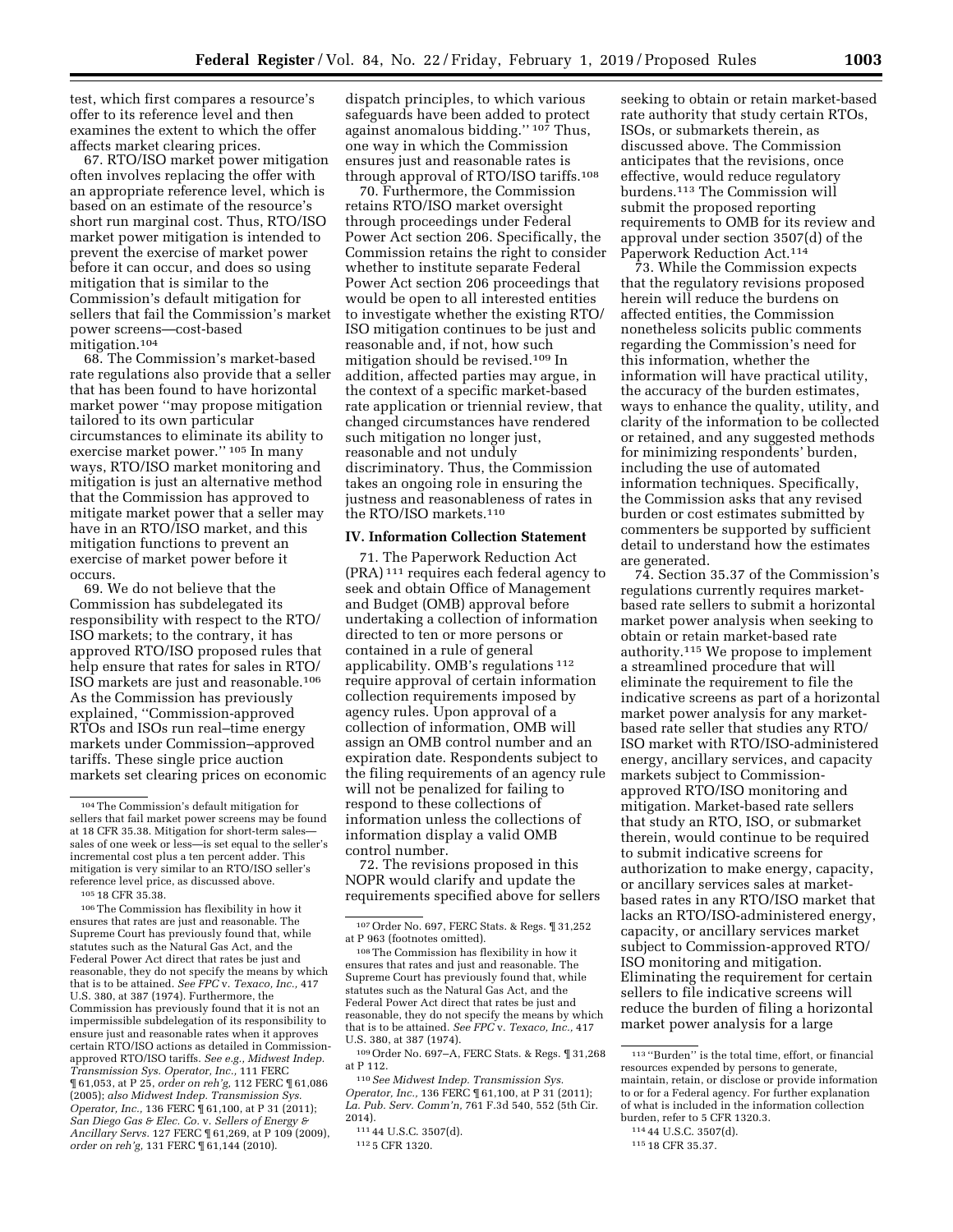portion of market-based rate sellers when filing triennial updated market power analyses, initial applications for market-based rate authority, and notices of change in status.

75. *Burden Estimate:* The estimated burden and cost for the requirements contained in this NOPR follow.116

**Burden Reductions as Proposed in NOPR in RM19–2–000** 117

| Requirement                                                                                          | Number of<br>respondents | Annual<br>number of<br>responses per<br>respondent | Total number<br>of responses | Average<br>burden & cost<br>per response | Total annual<br>burden hours<br>& cost | Annual<br>cost per<br>respondent<br>(5) |
|------------------------------------------------------------------------------------------------------|--------------------------|----------------------------------------------------|------------------------------|------------------------------------------|----------------------------------------|-----------------------------------------|
|                                                                                                      | (1)                      | (2)                                                | $(1)$ * $(2) = (3)$          | (4)                                      | $(3)$ * $(4) = (5)$                    | (5) ÷ (1)                               |
| Market Power Analysis in New Applica-<br>tions for Market-based Rates for RTO/<br><b>ISO Sellers</b> | 72                       |                                                    | 72                           | $-230$<br>$-$ \$21.203                   | $-16.560$<br>$-$ \$1,526,666           | $-$ \$21.203                            |
| Triennial Market Power Analysis Updates                                                              | 33                       |                                                    | 33                           | $-230$<br>$-$ \$21.203                   | $-7,590$<br>$-$ \$699,722              | $-$ \$21,203                            |
| Total                                                                                                |                          |                                                    | 105                          |                                          | $-24.150$<br>$-$ \$2,226,388           | $-$ \$42.406                            |

76. After implementation of the proposed changes, the total estimated annual reduction in cost burden to respondents is \$2,226,388 [24,150 hours  $$92.19^{118}$ = $2,226,388$ .

*Title:* Proposed Revisions to Market Based Rates for Wholesale Sales of Electric Energy, Capacity and Ancillary Services by Public Utilities (FERC–919). *Action:* Revision of Currently

Approved Collection of Information.

*OMB Control No.:* 1902–0234. *Respondents for this Rulemaking:*  Public utilities, wholesale electricity sellers, businesses, or other for profit and/or not for profit institutions.

*Frequency of Responses:* 

*Initial Applications:* On occasion. *Updated Market Power Analyses:*  Updated market power analyses are filed every three years by Category 2 sellers seeking to retain market-based

rate authority. *Change in Status Reports:* On occasion.

*Necessity of the Information: Initial Applications:* In order to retain market-based rate authority, the Commission must first evaluate whether a seller has the ability to exercise market power. Initial applications help inform the Commission as to whether an entity seeking market-based rate authority lacks market power, and whether sales by that entity will be just and reasonable.

*Updated Market Power Analyses:*  Triennial updated market power analyses allow the Commission to monitor market-based rate authority to detect changes in market power or potential abuses of market power. The updated market power analysis permits the Commission to determine that continued market-based rate authority will still yield rates that are just and reasonable.

*Change in Status Reports:* The change in status requirement permits the Commission to ensure that rates and terms of service offered by market-based rate sellers remain just and reasonable.

*Internal Review:* The Commission has reviewed the reporting requirements and made a determination that revising the reporting requirements will ensure the Commission has the necessary data to carry out its statutory mandates, while eliminating unnecessary burden on industry. The Commission has assured itself, by means of its internal review, that there is specific, objective support for the burden estimate associated with the information requirements.

Interested persons may obtain information on the reporting requirements by contacting the following: Federal Energy Regulatory Commission, 888 First Street NE, Washington, DC 20426 [Attention: Ellen

Economist: \$71.98/hour.

Brown, Office of the Executive Director, email: *[DataClearance@ferc.gov,](mailto:DataClearance@ferc.gov)* phone: (202) 502–8663, fax: (202) 273–0873]. Please send comments concerning the collection of information and the associated burden estimates to the Commission, and to the Office of Management and Budget, Office of Information and Regulatory Affairs, 725 17th Street NW, Washington, DC 20503 [Attention: Desk Officer for the Federal Energy Regulatory Commission, phone: (202) 395–4638, fax: (202) 395–7285]. For security reasons, comments to OMB should be submitted by email to: *[oira](mailto:oira_submission@omb.eop.gov)*\_ *[submission@omb.eop.gov.](mailto:oira_submission@omb.eop.gov)* Comments submitted to OMB should include Docket Number RM14–14, FERC–919, and OMB Control Number 1902–TBD.

#### **V. Environmental Analysis**

77. The Commission is required to prepare an Environmental Assessment or an Environmental Impact Statement for any action that may have a significant adverse effect on the human environment.119 The Commission has categorically excluded certain actions from this requirement as not having a significant effect on the human environment.120 The actions proposed here fall within the categorical exclusions in the Commission's regulations for rules that are clarifying, corrective, or procedural, or do not

119*Regulations Implementing the National Environmental Policy Act of 1969,* Order No. 486, FERC Stats. & Regs., ¶ 30,783 (1987) (crossreferenced at 41 FERC ¶ 61,284).

120 18 CFR 380.4.

<sup>116</sup>Other Sellers in the chart below are marketbased rate sellers that do not have an RTO/ISO market with RTO/ISO-administered energy, ancillary services, and capacity markets as a relevant geographic market.

<sup>117</sup> Due to the fact that change in status requirements may include the indicative screens in their market power analysis depending on the change reported, but are not necessary, we estimate

the change in burden for change in status filings is *de minimis. See* 18 CFR 35.42.<br><sup>118</sup> The Commission estimates this figure based

on the Bureau of Labor Statistics data (for the Utilities sector, at *[http://www.bls.gov/oes/current/](http://www.bls.gov/oes/current/naics2_22.htm) naics2*\_*[22.htm,](http://www.bls.gov/oes/current/naics2_22.htm)* plus benefits information at *[http://](http://www.bls.gov/news.release/ecec.nr0.htm) [www.bls.gov/news.release/ecec.nr0.htm](http://www.bls.gov/news.release/ecec.nr0.htm)*). The salaries (plus benefits) for the three occupational categories are:

Electrical Engineer: \$60.90/hour.

Lawyer: \$143.68/hour.

The average hourly cost of the three categories is  $$92.19$  [(\$71.98 + \$60.90 + \$143.68)/3].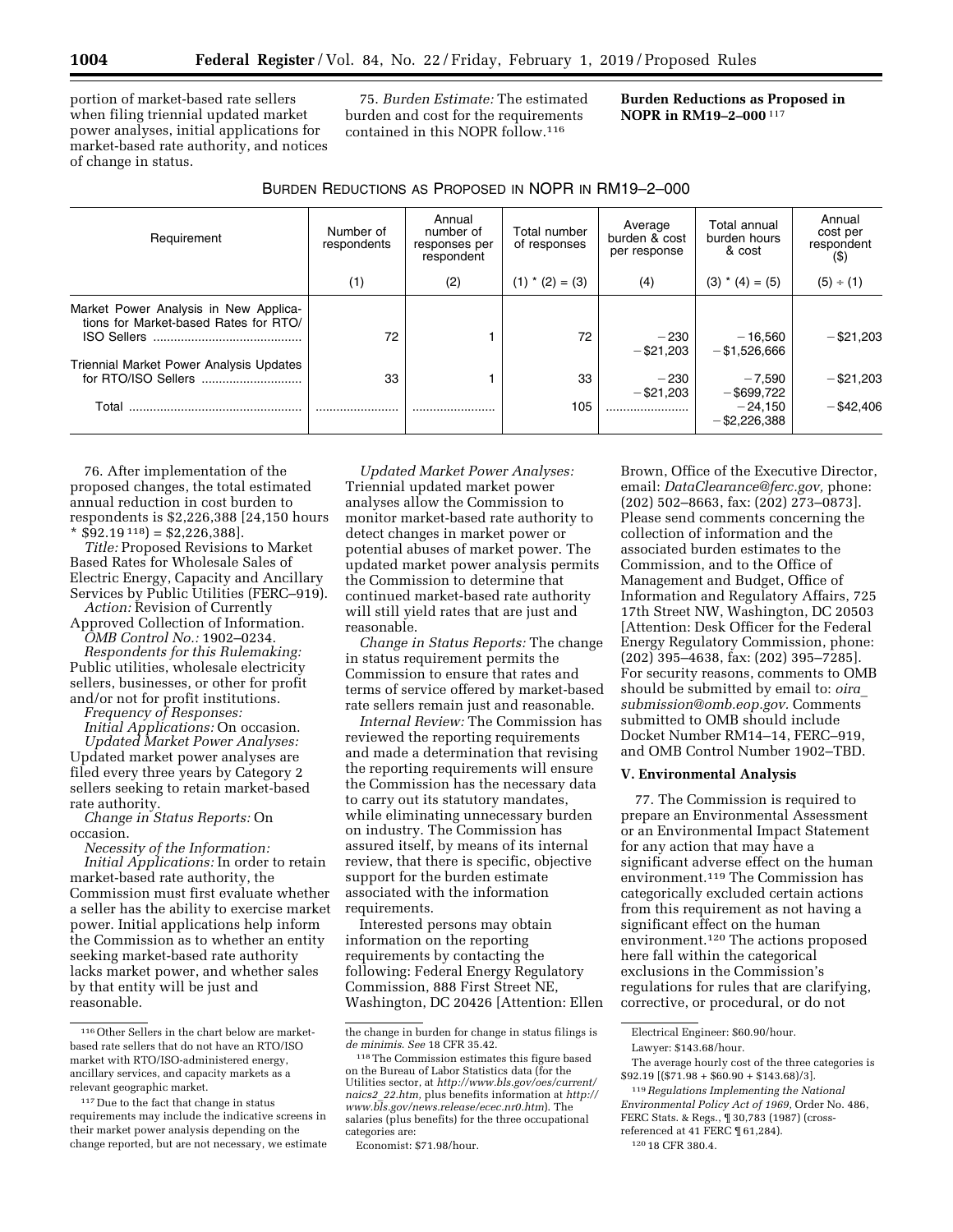substantially change the effect of legislation or regulations being amended.121 In addition, the proposed rule is categorically excluded as an electric rate filing submitted by a public utility under Federal Power Act sections 205 and 206.122 As explained above, this proposed rule, which addresses the issue of electric rate filings submitted by public utilities for market-based rate authority, is clarifying in nature. Accordingly, no environmental assessment is necessary and none has been prepared in this NOPR.

## **VI. Regulatory Flexibility Act**

78. The Regulatory Flexibility Act of 1980 (RFA) 123 generally requires a description and analysis of proposed rules that will have significant economic impact on a substantial number of small entities. The Commission is not required to perform this sort of analysis if the proposed activities within the NOPR would not have such an effect.

79. Out of the market-based rate filers who are potential respondents subject to the requirements proposed by this NOPR, the Commission estimates approximately 56 percent will be small as defined by SBA regulations.124

80. The proposed rule will eliminate some requirements and reduce burden on entities of all sizes (public utilities seeking and currently possessing market-based rate authority). Implementation of the proposed rule is expected to reduce total annual burden by 24,150 hours per year with a related reduced cost of \$2,226,388 per year to the industry when filing triennial market power analyses and market power analyses in new applications for market-based rates, and will further reduce burden when filing notices of change in status.

81. As discussed in Order No. 697,125 current regulations regarding marketbased rate sellers under Subpart H to Part 35 of Title 18 of the Code of Federal Regulations exempt many small entities from significant filing requirements by designating them as Category 1

124 In 13 CFR 121.201, Subsector 221, the Commission uses the North American Industry Classification System codes 221122 (Electric Power Distribution), 221121 (Electric Bulk Power Transmission and Control), 221113 (Nuclear Electric Power Generation), 221114 (Solar Power Electric Power Generation), and 221115 (Wind Power Electric Generation). The highest threshold among these NAICS codes results in any respondent entities below 1,000 employees being considered as ''small.''

sellers.126 Category 1 sellers are exempt from triennial updates and may use simplifying assumptions, such as sellers with fully-committed generation may submit an explanation that their generation is fully committed in lieu of submitting indicative screens, that the Commission allows sellers to utilize in submitting their horizontal market power analysis.

82. The proposed rule to no longer require certain RTO/ISO sellers to file indicative screens will reduce the burden on all sellers in RTOs, including small entities in RTOs. The changes to the Commission's regulations for market-based rate sellers are estimated to cause a reduction of 52 percent in total annual burden to market-based rate sellers when filing triennial market power analyses and market power analyses in new applications for marketbased rates, including small entities.

83. Accordingly, the Commission certifies that the revised requirements proposed in this NOPR will not have a significant economic impact on a substantial number of small entities, and no regulatory flexibility analysis is required. The Commission finds that the regulations proposed here should not have a significant impact on small businesses.

#### **VII. Comment Procedures**

84. The Commission invites interested persons to submit comments on the matters and issues proposed in this notice to be adopted, including any related matters or alternative proposals that commenters may wish to discuss. Comments are due March 21, 2019. Comments must refer to Docket No. RM19–2–000, and must include the commenter's name, the organization they represent, if applicable, and their address in their comments.

85. The Commission encourages comments to be filed electronically via the eFiling link on the Commission's website at *[http://www.ferc.gov.](http://www.ferc.gov)* The Commission accepts most standard word processing formats. Documents created electronically using word processing software should be filed in native applications or print-to-PDF format and not in a scanned format. Commenters filing electronically do not need to make a paper filing.

86. Commenters that are not able to file comments electronically must send an original of their comments to: Federal Energy Regulatory Commission, Secretary of the Commission, 888 First Street NE, Washington, DC, 20426.

87. All comments will be placed in the Commission's public files and may be viewed, printed, or downloaded remotely as described in the Document Availability section below. Commenters on this proposal are not required to serve copies of their comments on other commenters.

#### **VIII. Document Availability**

88. In addition to publishing the full text of this document in the **Federal Register**, the Commission provides all interested persons an opportunity to view and/or print the contents of this document via the internet through the Commission's Home Page (*[http://](http://www.ferc.gov) [www.ferc.gov](http://www.ferc.gov)*) and in the Commission's Public Reference Room during normal business hours (8:30 a.m. to 5:00 p.m. Eastern time) at 888 First Street NE, Room 2A, Washington DC 20426.

89. From the Commission's Home Page on the internet, this information is available on eLibrary. The full text of this document is available on eLibrary in PDF and Microsoft Word format for viewing, printing, and/or downloading. To access this document in eLibrary, type the docket number excluding the last three digits of this document in the docket number field.

90. User assistance is available for eLibrary and the Commission's website during normal business hours from the Commission's Online Support at 202– 502–6652 (toll free at 1–866–208–3676) or email at *[ferconlinesupport@ferc.gov,](mailto:ferconlinesupport@ferc.gov)*  or the Public Reference Room at (202) 502–8371, TTY (202) 502–8659. Email the Public Reference Room at *[public.referenceroom@ferc.gov.](mailto:public.referenceroom@ferc.gov)* 

## **List of subjects in 18 CFR Part 35**

Electric power rates, Electric utilities, Reporting and recordkeeping requirements.

By direction of the Commission. Commissioner McIntyre is not voting on this order. Commissioner McNamee is voting present.

Issued: December 20, 2018.

**Nathaniel J. Davis, Sr.,** 

### *Deputy Secretary.*

In consideration of the foregoing, the Commission proposes to amend part 35, chapter I, title 18, *Code of Federal Regulations,* as follows:

# **PART 35—FILING OF RATE SCHEDULES AND TARIFFS**

■ 1. The authority citation for part 35 continues to read as follows:

<sup>121</sup> 18 CFR 380.4(a)(2)(ii).

<sup>122</sup> 18 CFR 380.4(a)(15).

<sup>123</sup> 5 U.S.C. 601–612.

<sup>125</sup>Order No. 697, FERC Stats. & Regs. ¶ 31,252 at PP 1126–1129.

<sup>126</sup>Category 1 Sellers are power marketers and power producers that own or control 500 MW or less of generating capacity in aggregate and that are not affiliated with a public utility with a franchised service territory. In addition, Category 1 sellers must not own or control transmission facilities, and must present no other vertical market power issues. 18 CFR 35.36(a)(2).